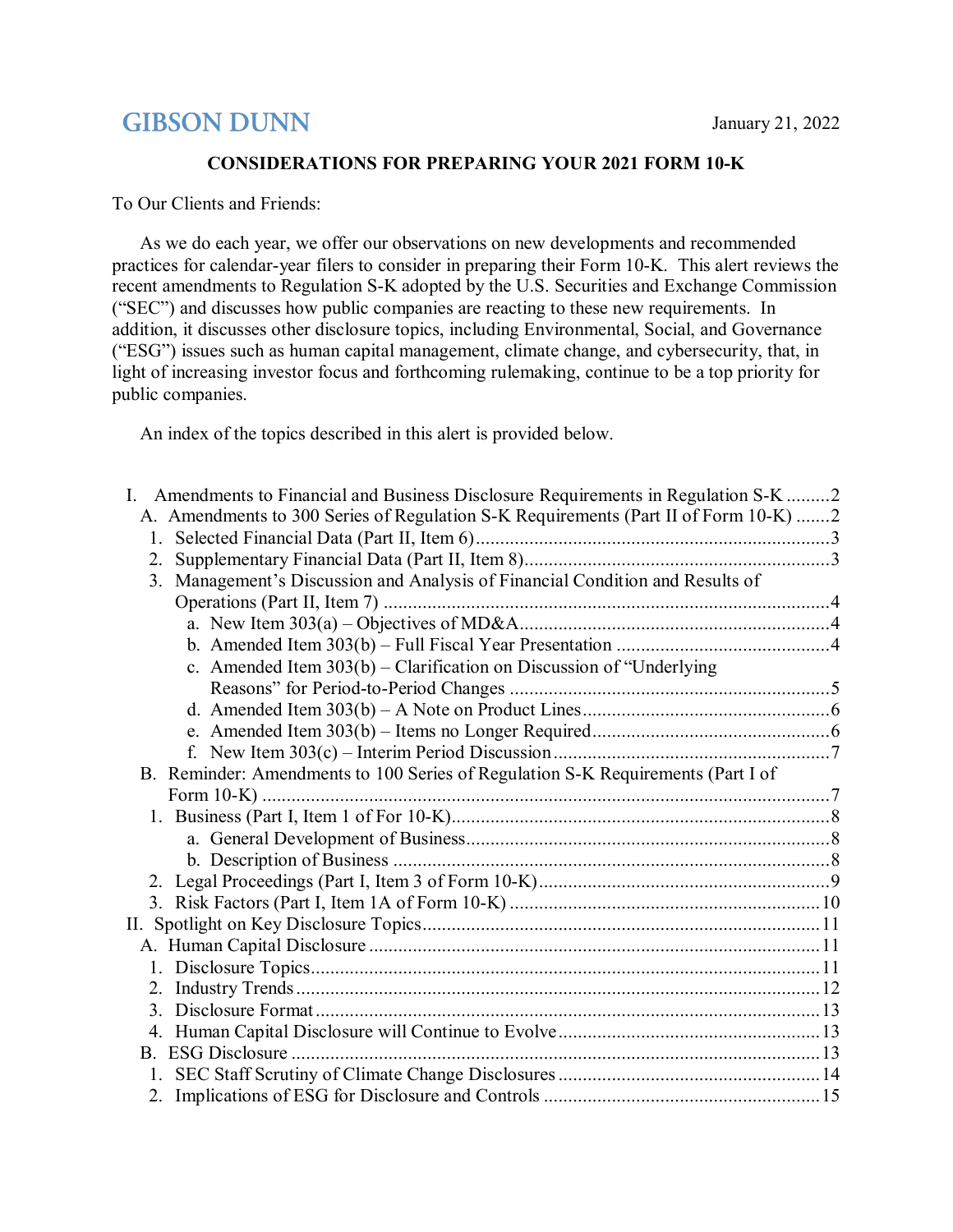| A. Technical Changes to Form 10-K: Item 9C and Auditor Tagging Requirements 19 |  |
|--------------------------------------------------------------------------------|--|
|                                                                                |  |
|                                                                                |  |
|                                                                                |  |

# <span id="page-1-0"></span>**I. Amendments to Financial and Business Disclosure Requirements in Regulation S-K**

### <span id="page-1-1"></span>**A. Amendments to 300 Series of Regulation S-K Requirements (Part II of Form 10-K)**

On November [1](#page-20-0)9, 2020, the SEC announced<sup>1</sup> that it had adopted amendments to Item 301 (Selected Financial Data), Item 302 (Supplementary Financial Information), and Item 303 (Management's Discussion and Analysis of Financial Condition and Results of Operations (" $MD&A$ ")) of Regulation S-K. These amendments were designed to improve financial disclosure by enhancing readability, discouraging repetition, and eliminating immaterial information, and to "allow investors to view the [company] from management's perspective" (the "Financial Disclosure Amendments").[2](#page-20-1) The key changes resulting from the Financial Disclosure Amendments include:

- elimination of Item 301, Selected financial data;
- revision of Item 302(a), Supplementary financial information, to replace the current requirement for quarterly tabular disclosure with a principles-based requirement for material retrospective changes;
- revision of Item  $303(a)$ , Full fiscal years (amended as Item  $303(b)$ ), and Item  $303(b)$ , Interim periods (amended as Item 303(c)) to revise language around the disclosure of known trends and uncertainties, call for greater disclosure on factors affecting material changes, and revise or eliminate other disclosure requirements;
- replacement of Item  $303(a)(4)$ , Off-balance sheet arrangements, with an instruction to discuss such obligations in the broader context of the MD&A;
- elimination of Item  $303(a)(5)$ , Tabular disclosure of contractual obligations;
- revision of current Items  $303(a)(1)$  and (2) (amended as Item  $303(b)(1)$ ), Liquidity and capital resources, to specifically require disclosure of material cash requirements from known contractual and other obligations as part of an enhanced liquidity and capital resources discussion; and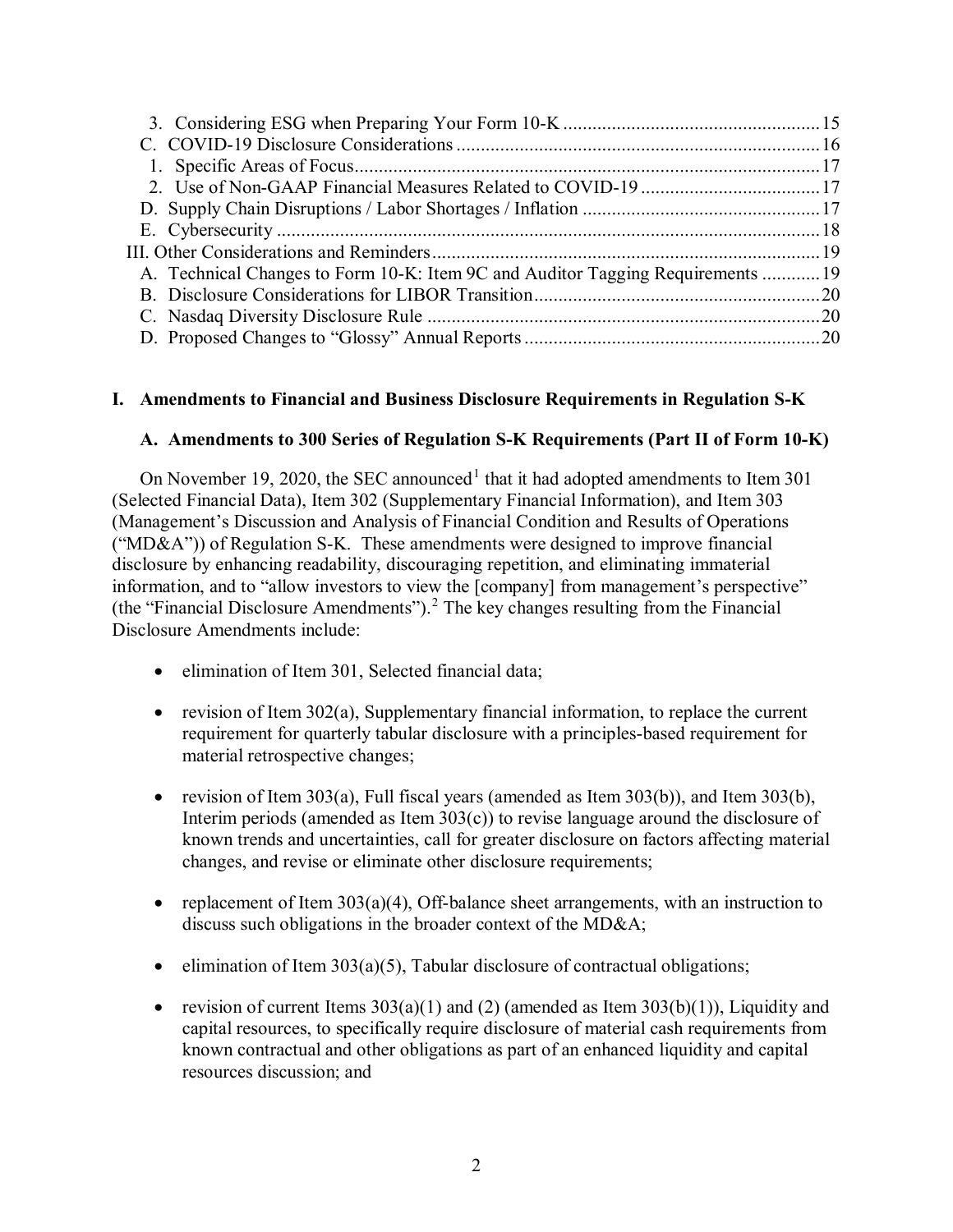• inclusion of new Item 303(b)(3), Critical accounting estimates, to clarify and codify the SEC's existing guidance on critical accounting estimates.

The Financial Disclosure Amendments became effective on February 10, 2021; however, companies were not required to comply with the new requirements until the end of their first fiscal year ending on or after August 9, 2021. Accordingly, for calendar year-end companies, the 2021 Form 10-K will be the first time they are required to comply with these amendments. We also refer you to our prior post, which contains a summary chart and comparative blackline reflecting the Financial Disclosure Amendments.<sup>[3](#page-20-2)</sup>

### **1. Selected Financial Data (Part II, Item 6)**

<span id="page-2-0"></span>*Elimination of Presentation of Past Five Years of Financial Data*. The Financial Disclosure Amendments "[r]emove and reserve" Item 301 of Regulation S-K and Part II, Item 6 of Form 10-K, completely eliminating the requirement to furnish in the Form 10-K selected financial data in comparative tabular form for each of the company's last five fiscal years. In lieu of the former item title, most companies will likely show the Item 6 caption as "Reserved," consistent with the Form 10-K pdf<sup>[4](#page-20-3)</sup> available on the SEC's website, and leave the remainder of the item blank.

Despite the removal of the requirement to present five years of selected financial data in tabular format, the adopting release emphasized that companies should consider whether trend information for periods earlier than those presented in the financial statements may be necessary as part of MD&A's objective to "provide material information relevant to an assessment of the financial condition and results of operations." The release also encouraged companies to "consider whether a tabular presentation of relevant financial or other information, as part of an introductory section or overview, including to demonstrate material trends, may help a reader's understanding of MD&A," especially in light of the amendments to MD&A described below.

# **2. Supplementary Financial Data (Part II, Item 8)**

<span id="page-2-1"></span>*Elimination of Presentation of Quarterly Financial Data*. The Financial Disclosure Amendments also eliminate the requirement to disclose selected quarterly financial data for each full quarter within the two most recent fiscal years and any subsequent period for which financial statements are included. As a result, companies that have not done so already can remove the table of quarterly information from the financial statement footnotes in their upcoming Form 10- K.

*Replace with Principles-Based Requirement For Material Retrospective Changes*. Under the new rule, if there are retrospective changes to the statements of comprehensive income for any of the quarters within the two most recent fiscal years that are material (either individually or in the aggregate), a company must (a) explain the reasons for the changes, and (b) for each affected quarterly period and the fourth quarter in the affected year, disclose: (i) summarized financial information related to the statements of comprehensive income (net sales, gross profit, income from continuing operations, net income, and net income attributable to the entity), and (ii) earnings per share reflecting the changes. Material retrospective changes might include correction of an error, discontinued operations, reorganization of entities under common control, or change in accounting principle.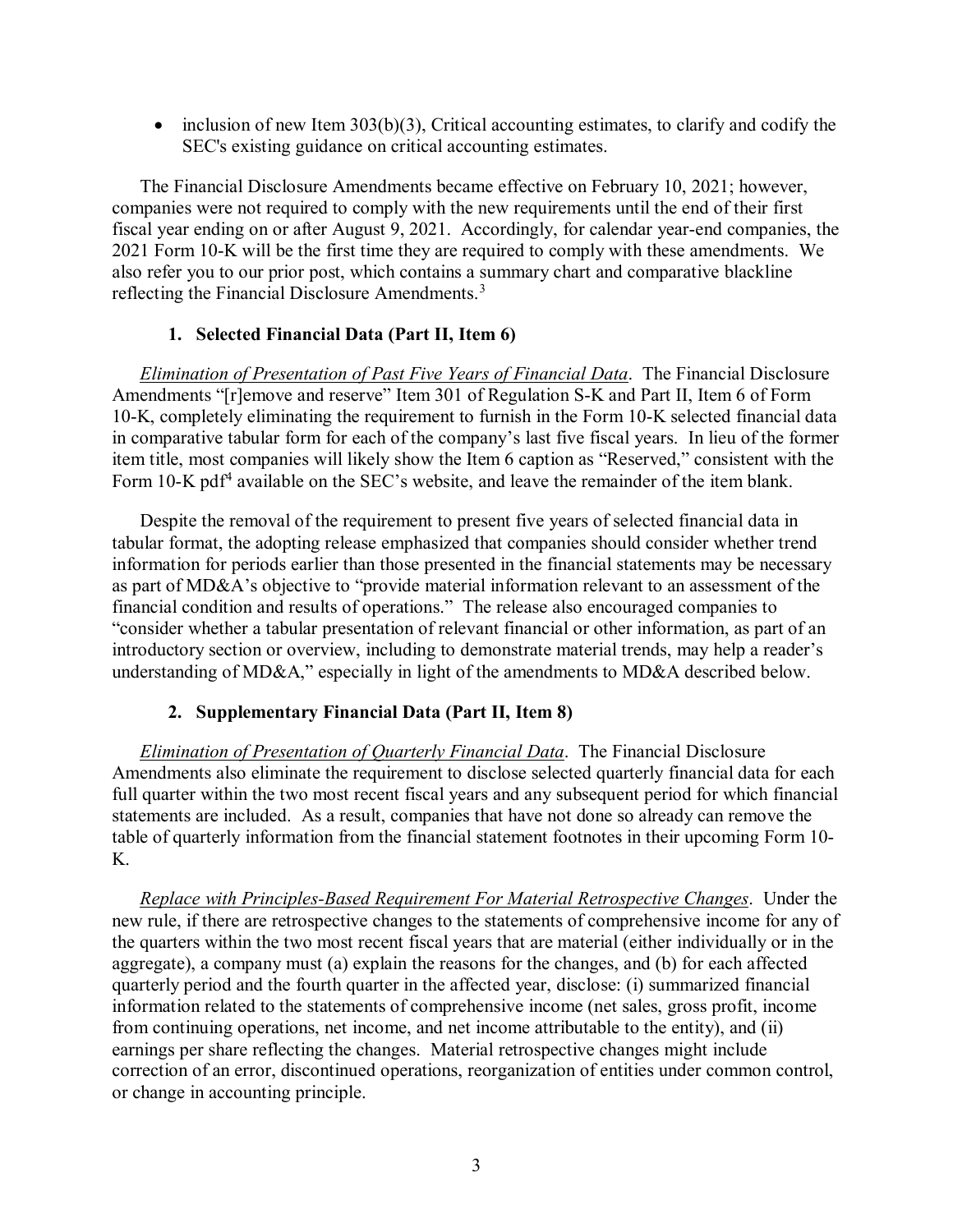To comply with this rule, companies should consider establishing an annual procedure whereby retrospective changes are identified and then evaluated to determine whether disclosure is required. Such a procedure will likely be similar to what companies used to comply with the requirement in the old rule to provide an explanation whenever the amounts disclosed in the Form 10-K table vary from the amounts previously reported on the Form 10-Q. Given the narrow scope of this requirement, we do not expect to see many companies with responsive disclosure.

### <span id="page-3-0"></span>**3. Management's Discussion and Analysis of Financial Condition and Results of Operations (Part II, Item 7)**

The most significant of the Financial Disclosure Amendments were the changes to modernize, simplify, and streamline the requirements of Item 303. While this set of changes will not require most companies to completely rewrite their MD&A, the amendments serve as a good opportunity for companies to take a close look at their existing disclosures and undertake a meaningful refresh.

### **a. New Item 303(a) – Objectives of MD&A**

<span id="page-3-1"></span>The Financial Disclosure Amendments add a new first paragraph to Item 303 to emphasize the objective of MD&A for both full fiscal years and interim periods, which incorporates much of the substance of the prior instructions and codifies the guidance that MD&A should enable investors to view the company from management's perspective. While many companies may ultimately determine that no changes to their disclosure need to be made in response to this new provision of the rule, focusing on the objective when preparing and reviewing MD&A is a worthwhile exercise that will likely result in improved disclosure overall.

#### **b. Amended Item 303(b) – Full Fiscal Year Presentation**

<span id="page-3-2"></span>Amended Item 303(b) focuses on the full fiscal year presentation and lists three main components, (i) liquidity and capital resources, (ii) results of operations, and (iii) critical accounting estimates. The primary changes resulting from the Financial Disclosure Amendments are described below.

*Liquidity and Capital Resources*. Companies are required to analyze in MD&A their ability to generate and obtain adequate amounts of cash necessary to meet any capital requirements, both on a short-term (i.e., within the next 12 months) and long-term (i.e., beyond 12 months) basis. This includes identifying any known trends, commitments or uncertainties that will or are reasonably like to result in a material change in liquidity. In addition, the Financial Disclosure Amendments codify past guidance requiring each company to describe its "material cash requirements, including commitments for capital expenditures, as of the end of the latest fiscal period, the anticipated source of funds needed to satisfy such cash requirements and the general purpose of such requirements." Companies must identify and disclose all known material cash requirements, not just those needed for capital expenditures (e.g., funds necessary to maintain current operations, complete projects underway, and achieve stated objectives or plans). The adopting release notes that "while capital expenditures remain important in many industries, certain expenditures and cash commitments that are not necessarily capital investments in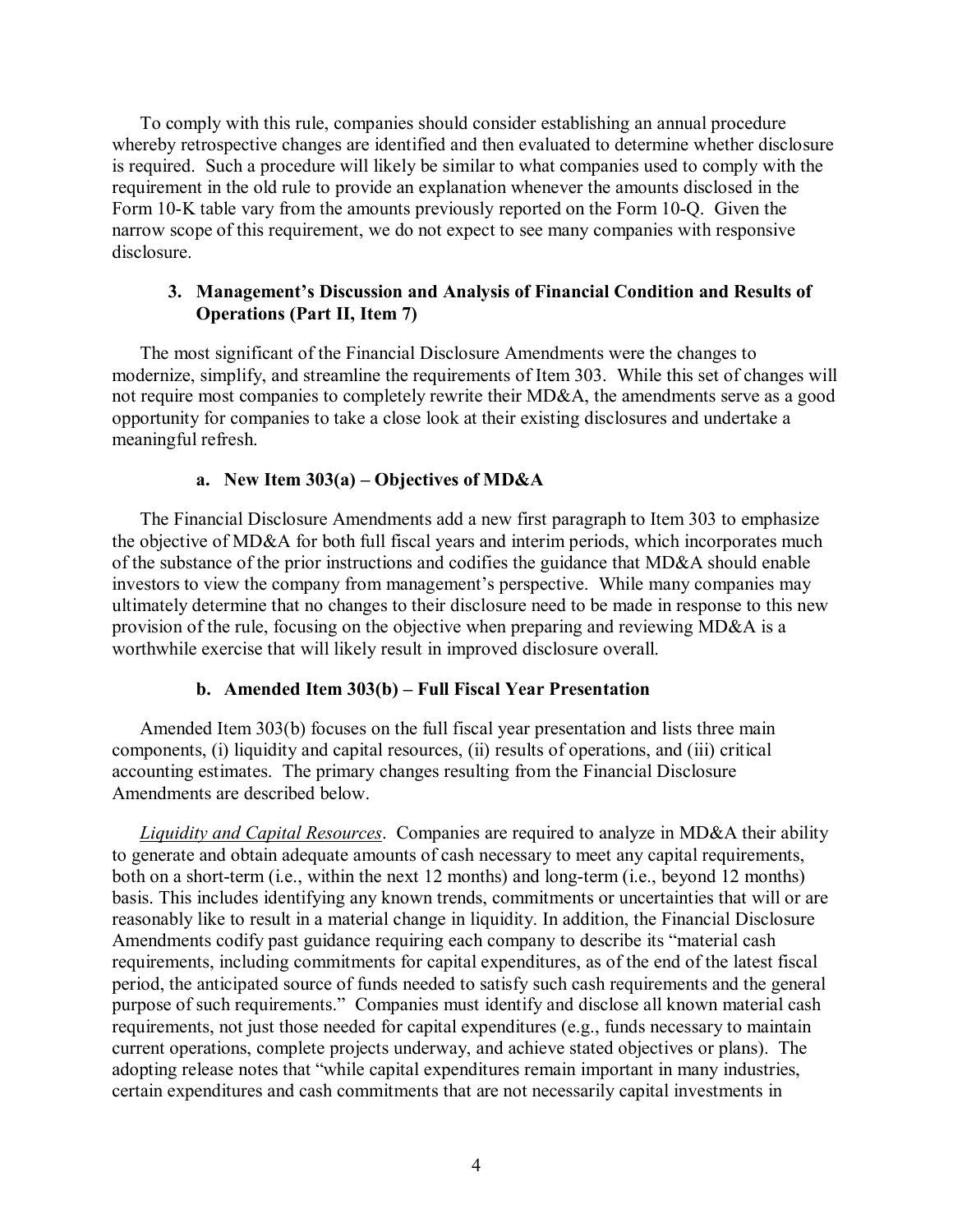property, plant, and equipment may be increasingly important to companies, especially those for which human capital or intellectual property are key resources." The adopting release also emphasizes that these changes solicit information that may otherwise be lost with the deletion of the contractual obligations table (discussed below).

*Results of Operations*. The Financial Disclosure Amendments require a company to disclose events that are reasonably likely to (as opposed to events that "will" or that the company "reasonably expects will") have a material impact on revenue/income or cause a material change in the relationship between costs and revenues, syncing with the disclosure standard used elsewhere in MD&A. This new phrasing emphasizes that the standard for disclosure of trends in MD&A is not an unreasonably high one where forward-looking disclosure is only required in instances where there is certainty about what will happen.

In addition, the Financial Disclosure Amendments codify past guidance and specify that discussion of changes in price/volume and new products is required whenever there are "material changes" to revenue, rather than simply when there are "material increases" in revenue.

*Critical Accounting Estimates*. The Financial Disclosure Amendments also codify past guidance requiring companies to provide qualitative and quantitative disclosure necessary to understand the uncertainty and impact a critical accounting estimate has had or is reasonably likely to have on financial condition or results of operations of the company, including why each estimate is subject to uncertainty. This disclosure is only required to the extent the information is material and reasonably available, and, where applicable, include "[(i)] how much each estimate and/or assumption has changed over a relevant period, and [(ii)] the sensitivity of the reported amount to the methods, assumptions and estimates underlying its calculation."

The adopting release clarifies that this requirement to disclose critical accounting estimates is not repetitive of U.S. GAAP. For example, unlike amended Item 303, there is no general requirement to disclose underlying assumptions for material accounting estimates included in the financial statements, and U.S. GAAP does not require a discussion of material changes in the underlying assumptions over a relevant period. The adopting release notes that "[to] the extent the financial statements include information about specific changes in the estimate or underlying assumptions, the [Financial Disclosure Amendments] include an instruction that specifies that critical accounting estimates should supplement, but not duplicate, the description of accounting policies or other disclosures in the notes to the financial statements."

### **c. Amended Item 303(b) – Clarification on Discussion of "Underlying Reasons" for Period-to-Period Changes**

<span id="page-4-0"></span>The Financial Disclosure Amendments also clarify that, where there are material changes from period-to-period in one or more line items, companies must describe the underlying reasons for such changes in both quantitative and qualitative terms, rather than only the "cause" for such changes. The Financial Disclosure Amendments also amend the language to clarify that companies should discuss material changes within a line item even when such material changes offset each other. These amendments codify what the SEC staff has been asking companies to include via the comment letter process for some time.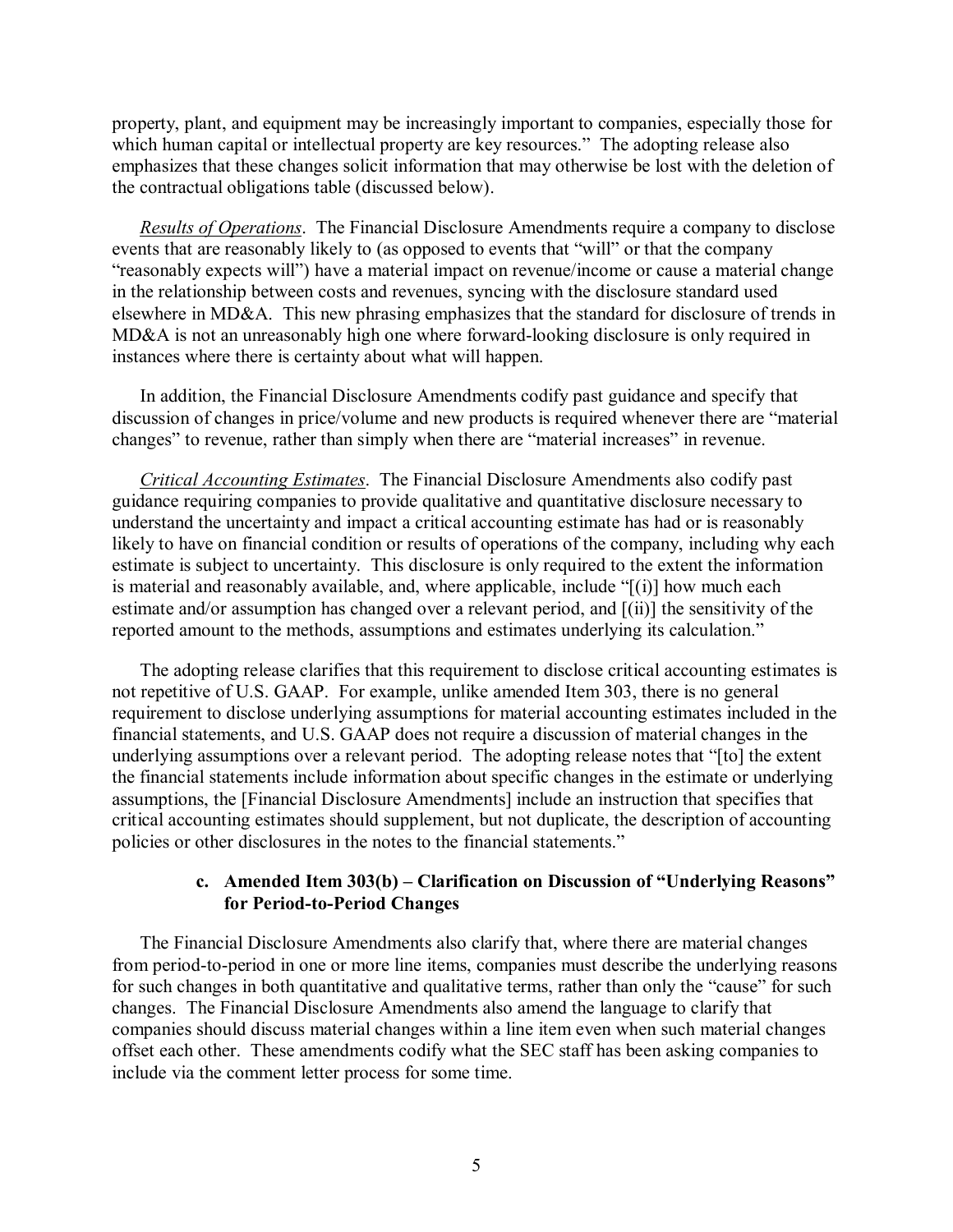In preparing the upcoming Form 10-K, companies should consider closely examining the drivers behind changing operating results and focus on how those drivers are described in the Form 10-K. Superficial discussions of, for example, decreased sales volumes or increased compensation expenses may not be sufficient. Evaluating the disclosure required by this rule will likely be done in tandem with the evaluation of whether certain trends should be identified in MD&A. Complying with this disclosure requirement in the manner envisioned by the SEC may go a long way towards allowing investors to see the company through the eyes of management. We encourage companies to dedicate ample time to evaluate which underlying reasons should be identified, as we believe it is safe to assume that members of the SEC staff reviewing filings will likely be undertaking a similar exercise.

#### **d. Amended Item 303(b) – A Note on Product Lines**

<span id="page-5-0"></span>The Financial Disclosure Amendments add "product lines" as an example of subdivisions of a company's business that should be discussed where, in the company's judgment, such a discussion would be necessary to an understanding of the company's business. The prior rule requested discussion of "segment information and/or of other subdivisions (e.g., geographic areas) of the company's business." Similar to a prior rule change in Item 101 requiring disclosure of "any dependence on … product families," this rule change should focus companies' attention on groups of products about which information may be material to investors' understanding of the business.

#### **e. Amended Item 303(b) – Items no Longer Required**

<span id="page-5-1"></span>*Inflation and Price Changes*. The Financial Disclosure Amendments eliminate the express requirement for companies to discuss the impact of inflation and price changes on their net sales, revenue, and income from continuing operations. Despite these deletions, companies are still expected to discuss the impact of inflation or changing prices if they are part of a known trend or uncertainty that has had, or is reasonably expected to have, a material impact. We noticed a few of the companies that already adopted the Financial Disclosure Amendments had minor additions regarding inflation but it is unclear whether these additions were prompted by the amendments or were included as a result of inflation generally.

*Caption for Off-Balance Sheet Arrangements*. The Financial Disclosure Amendments eliminate the requirement to present a separately captioned section discussing off-balance sheet arrangements and instead add a principles-based instruction to discuss certain commitments or obligations (including those formerly disclosed as off-balance sheet arrangements). We found that some companies that have already adopted the new rules retained this caption, though it is not clear whether that was done inadvertently, in an effort to maintain the structure and organization of MD&A, or for some other reason. Regardless of the potential rationale, we suspect that many companies, either this year or in future years, will likely determine that, absent a compelling reason to include the caption, removing it as allowed by the new rules is appropriate.

*Table of Contractual Obligations*. The Financial Disclosure Amendments eliminate the requirement to provide a contractual obligations table, as much of the information is already included in the notes to the financials under GAAP or elsewhere in MD&A under the new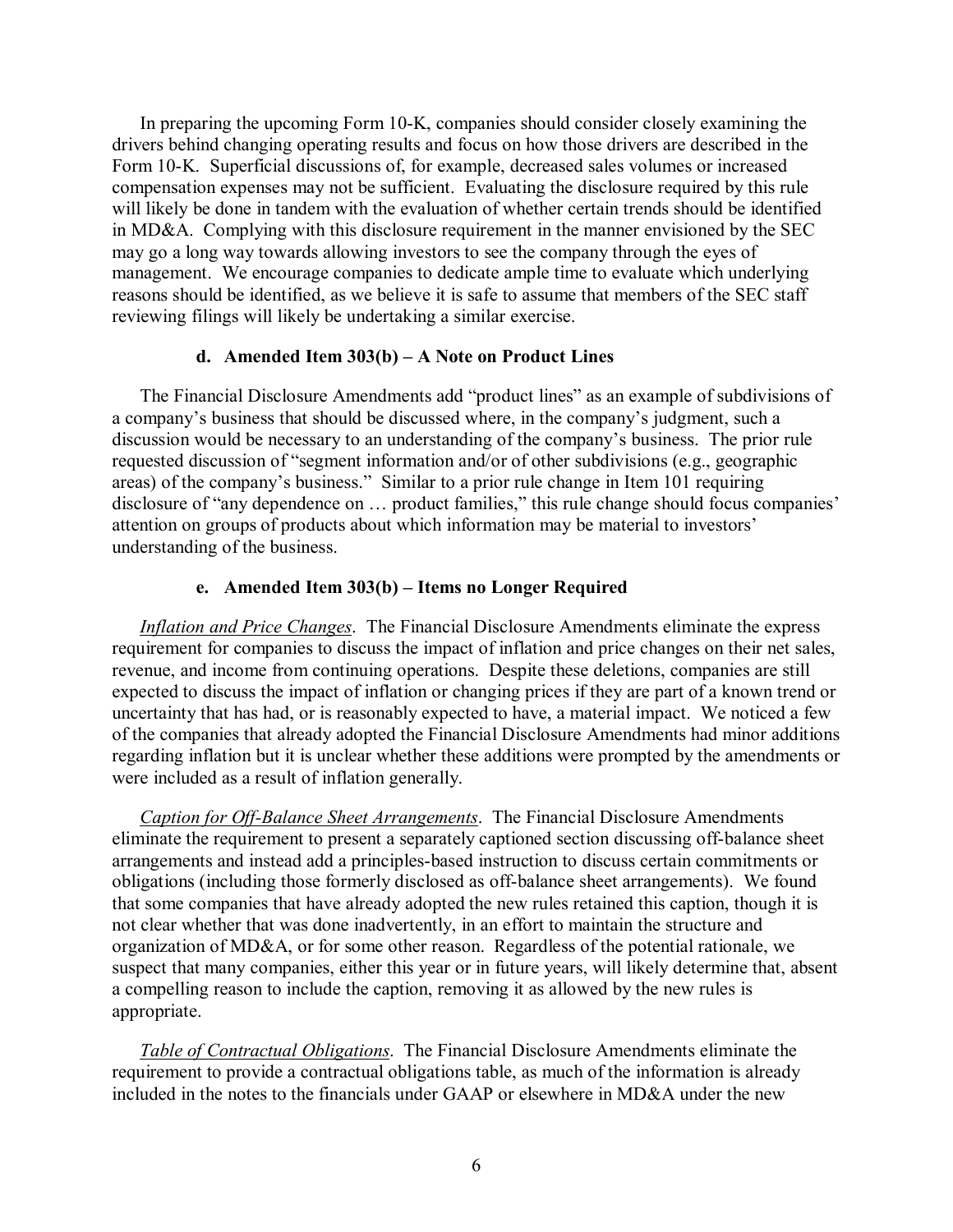requirements to discuss cash commitments. The Financial Disclosure Amendments add a provision reiterating that material cash requirements from known contractual or other obligations should be discussed in Liquidity and Capital Resources, and also add an instruction that material requirements from known contractual obligations may include, for example, lease obligations, purchase obligations, or other liabilities reflect on the balance sheet. While the Form 10-K and Form 10-Q are no longer required to include a contractual obligations table and material updates, care should be taken that any material cash requirements are discussed elsewhere in the Liquidity and Capital Resources discussion. In addition, a company's accounting personnel should consider confirming whether there is any information currently contained in the table that is required by GAAP and, therefore, must be added elsewhere in the notes to the financials. Many companies that have implemented the new rules have determined to retain the table with minimal or no changes. Based on our review, many companies that removed the table have, to one extent or another, made additions or tweaks to the liquidity discussion to capture disclosure that would have been lost with removal of the table.

#### **f. New Item 303(c) – Interim Period Discussion**

<span id="page-6-0"></span>For quarterly reports, the Financial Disclosure Amendments permit companies to compare the operating results from their most recently completed quarter to the operating results from either the corresponding quarter of the prior year (as was previously required) or to the immediately preceding quarter. If a company changes the comparison from the prior interim period comparison, the company is required to explain the reason for the change and present both comparisons in the filing where the change is announced. Notwithstanding this change, a discussion of any material changes in the company's results of operations for the most recent the year-to-date period would still need to be compared to the results of operations from the corresponding year-to-date period of the preceding fiscal year.

For example, if a company chooses to adopt new Item 303(c) for its Q1 2022 Form 10-Q, a new comparison of Q1 2022 to Q4 2021 will be required, as well as a comparison of Q1 2022 to Q1 2021, along with an explanation for the change. Going forward, a comparison of the current quarter to the previous quarter will likely be sufficient, so long as a comparison of any material changes from the current quarter to the prior year's corresponding quarter is provided. Given the cyclical nature of many businesses, we expect that many companies will not make any changes as result of this amendment, and we have not noticed this change among the companies we surveyed; however, companies whose businesses lend themselves to sequential analysis may welcome the change.

### <span id="page-6-1"></span>**B. Reminder: Amendments to 100 Series of Regulation S-K Requirements (Part I of Form 10-K)**

In 2020, the SEC adopted several amendments to Item 101 (Description of Business), Item 103 (Legal Proceedings), and Item 105 (Risk Factors) designed to result in improved disclosure tailored to reflect a company's particular circumstances (the "Business Disclosure Amendments").<sup>[5](#page-21-0)</sup> The Business Disclosure Amendments went into effect on November 9, 2020, making the 2020 Form 10-K the first SEC filing where calendar-year filers implemented these new rules. A brief summary of the changes is included below, along with observations of companies' disclosures since implementation of the changes. More detailed information about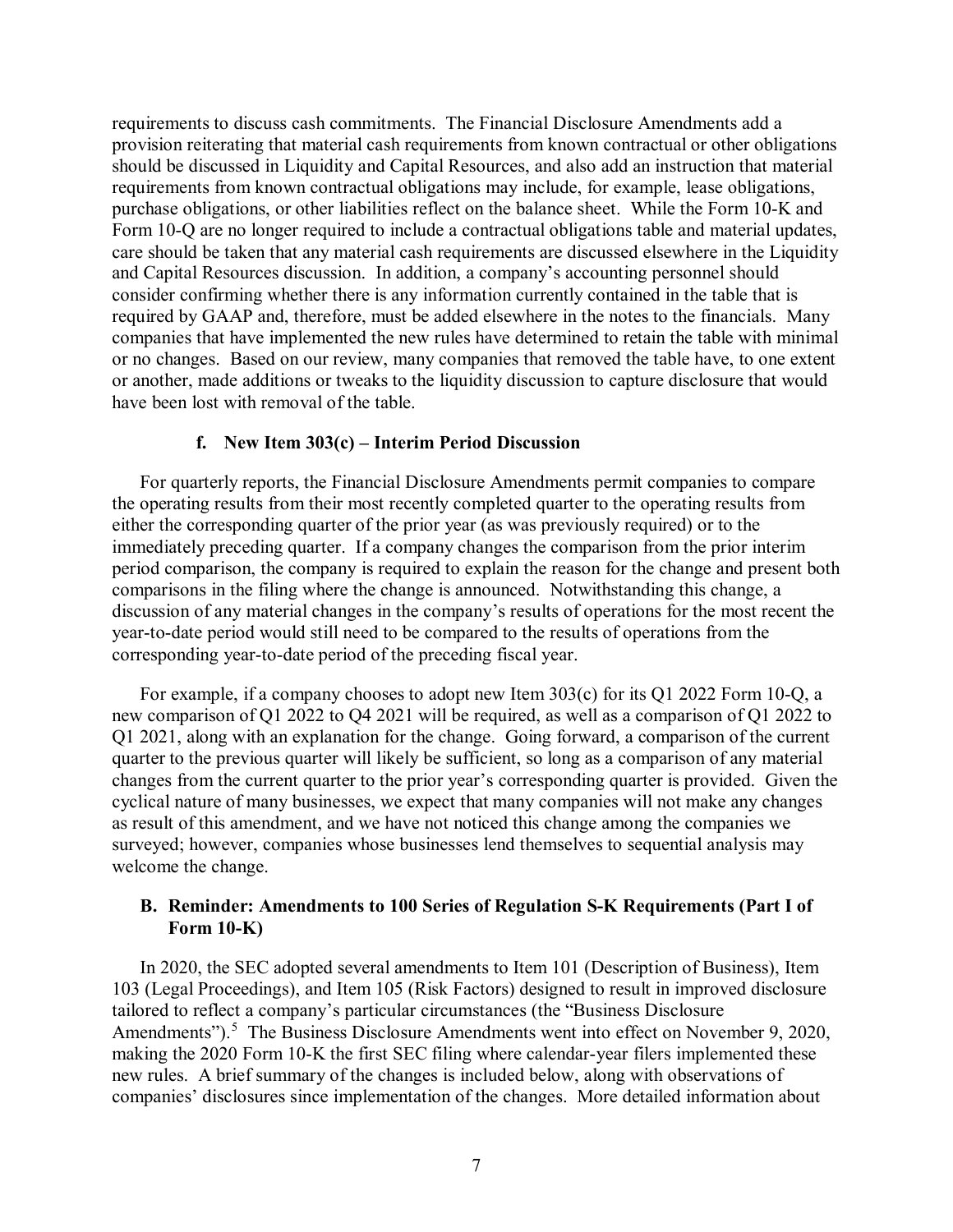the Business Disclosure Amendments is included in our prior alert regarding considerations for the 2020 Form  $10-K<sup>6</sup>$  $10-K<sup>6</sup>$  $10-K<sup>6</sup>$ 

### <span id="page-7-0"></span>**1. Business (Part I, Item 1 of For 10-K)**

### **a. General Development of Business**

<span id="page-7-1"></span>Item 101(a) of Regulation S-K focuses on the general development of a company's business. The Business Disclosure Amendments made the general development of business disclosure more principles-based: first, by providing a non-exclusive list of topics that a company may need to disclose; and second, by requiring disclosure of a topic only to the extent such information is material to an understanding of the general development of a company's business.

The non-exclusive list of disclosure topics includes (1) bankruptcy or similar proceedings, (2) material reclassification or mergers, (3) acquisitions / dispositions of material amount of assets, and (4) material changes to a previously disclosed business strategy. The SEC emphasized that companies have the flexibility to determine the appropriate level of detail for such disclosure topics based on materiality.

The Business Disclosure Amendments also eliminated the requirement to provide a full discussion of the general developments of the business each time Item 101 disclosure is required. Instead a company can provide "an update to the general development of its business, disclosing all of the material developments that have occurred since the most recent registration statement or report that includes a full discussion of the general development of its business." If the company provides these updates only, it must also incorporate by reference (including an active hyperlink) the relevant disclosure from such registration statement or report with the latest full discussion of the general development of the business. Companies are cautioned that using the updating method in a Form 10-K is likely to cause incorporation issues for registration statements and subsequent Form 10-K filings. From a survey of 2020 Form 10-K filings, we did not notice any discernable trends in updates to disclosure around development of a company's business. In addition, most companies surveyed continue to include a full description, as opposed to providing updates only.

### **b. Description of Business**

<span id="page-7-2"></span>Continuing with the principles-based approach, Item 101(c) of Regulation S-K was also updated to provide a non-exclusive list of the types of information that a company may need to disclose if material to an understanding of the business. This approach is in lieu of the previous 12 enumerated disclosure topics, some of which the SEC noted may not be relevant to all companies. Under the current iteration, Item 101(c) focuses on seven disclosure topics, and distinguishes between topics for which segment disclosure should be the primary focus, and those for which the focus should be on the company's business taken as a whole. It should be noted that under the principles-based approach, companies would have to provide disclosure about any other topics regarding their business as well if they are material to an understanding of the business and not otherwise disclosed. The seven topics described in Item 101(c) are listed below.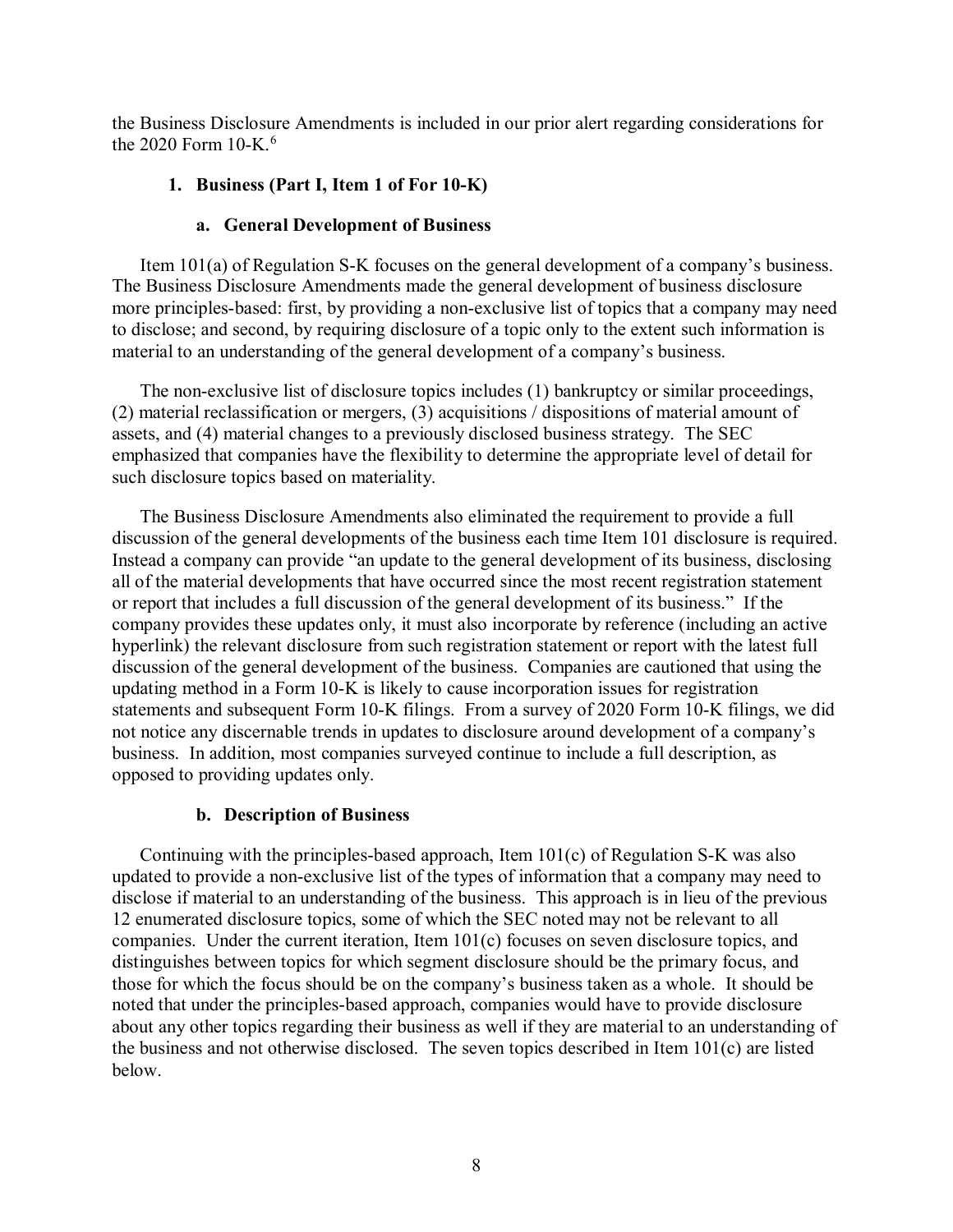*Segment-level disclosure topics*. For the following topics, companies should provide this information with a focus on their reporting segments. Note that when describing each segment, only information material to an understanding of the business taken as a whole is required.

- 1. Revenue-generating activities, products and/or services, and any dependence on revenuegenerating activities, key products, services, product families or customers, including governmental customers.
- 2. Status of development efforts for new or enhanced products, trends in market demand and competitive conditions.
- 3. Resources material to a company's business, such as: (a) sources and availability of raw materials; and (b) the duration and effect of all patents, trademarks, licenses, franchises, and concessions held.
- 4. A description of any material portion of the business that may be subject to renegotiation of profits or termination of contracts or subcontracts at the election of the government.
- 5. The extent to which the business is or may be seasonal.

*Company-Level Disclosure Requirements*. For the following topics, companies should provide this information to the extent material to an understanding of the business taken as a whole. Note that if the topic is material to a particular segment, then information should be provided with respect to that segment.

- 6. The material effects that compliance with government regulations, including environmental regulations, may have upon the capital expenditures, earnings and competitive position of the company and its subsidiaries, including the estimated capital expenditures for environmental control facilities for the current fiscal year and any other material subsequent period.
- 7. A description of the company's human capital resources, including the number of persons employed by the company, and any human capital measures or objectives that the company focuses on in managing the business (such as, depending on the nature of the company's business and workforce, measures or objectives that address the development, attraction and retention of personnel).

For a more detailed review of the new human capital disclosure requirement, please see "Spotlight on Key Disclosure Topics—Human Capital Disclosure" below.

# **2. Legal Proceedings (Part I, Item 3 of Form 10-K)**

<span id="page-8-0"></span>The Business Disclosure Amendments provided two helpful updates to legal proceedings disclosure. First, companies are now expressly allowed to provide the information required by Item 103 by hyperlink or cross-reference to disclosure located elsewhere in the document. This approach confirmed a common practice by many companies to cross-reference to the duplicate or similar disclosure in the notes to the financial statements.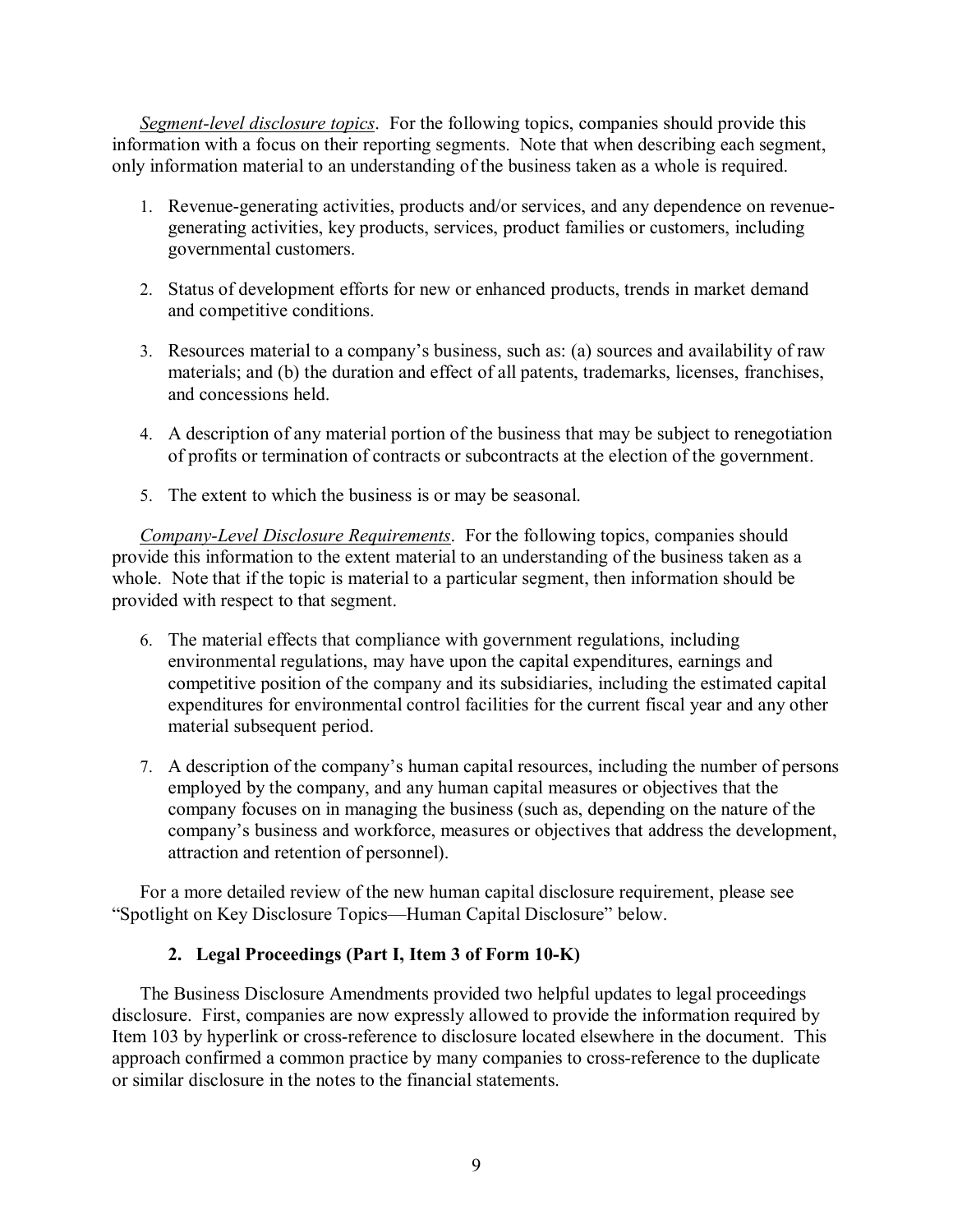The second update to Item 103 raised the threshold for disclosure of governmental environmental proceedings. Previously, companies were required to disclose environmental proceedings involving potential monetary sanctions of \$100,000 or more. That threshold was raised to \$300,000 to adjust for inflation. However, in line with its principles-based approach to business disclosure, the Business Disclosure Amendments acknowledge that a bright-line threshold may not be indicative of materiality on a company-specific basis and therefore allow a company to establish a different disclosure threshold as high as \$1,000,000 (or, if lower, one percent of the current assets of the company). Based on a survey of 2020 Form 10-K filings, companies choosing a threshold other than \$300,000 tended to use \$1,000,000 and disclosed the alternate threshold even in periodic reports where there was no proceeding to disclose based on such threshold.

#### **3. Risk Factors (Part I, Item 1A of Form 10-K)**

<span id="page-9-0"></span>The Business Disclosure Amendments imposed three new requirements on Form 10-K filings in an attempt to curb the ever-expanding list of risk factors.

*Organization of Risk Factors under Headings*. Companies are required to organize their risk factors logically into groups under headings that adequately describe the type of risk. Examples of such categories include "Risks Related to our Business," "Risks Related to our Assets," "Legal and Regulatory Risks," "Financial Risks," and "Market Risks." With the focus on discouraging lengthy disclosure of generic risk factors, the Business Disclosure Amendments emphasize that the presentation of risks that could apply generically to any company is discouraged and explain that, to the extent any such risk factors are presented, they must be disclosed at the end of the risk factor section under the caption "General Risk Factors."

*"Materiality" Replaces "Most Significant" Standard*. Continuing with the effort to reduce the use of generic risk factors and shorten the risk factor disclosure, the Business Disclosure Amendments changed the standard for disclosure from the "most significant" factors to factors that are "material." The adopting release expresses the view that this will result in risk factor disclosure more tailored to a company's facts and circumstances, with a focus on the risks to which reasonable investors would attach importance in making investment or voting decisions. Based on the companies we surveyed, this change did not result in a major overhaul of risk factors in companies' 2020 Form 10-K filings.

*Risk Factor Summary*. The third update to Item 105 of Regulation S-K added a requirement that, if the risk factor disclosure exceeds 15 pages, the company must provide a series of concise, bulleted or numbered statements that is no more than two pages summarizing the principal factors that make an investment in the company speculative or risky. If a risk factor summary is required, it must be included in "the forepart of the … annual report." While there continues to be no clear guidance on what is considered the "forepart" of Form 10-K, a survey of 2020 Form 10-K filings saw the most common sections to place the risk factor summary was either in pages preceding Item 1 (Business) or at the beginning of the risk factors section. Some practitioners (and, apparently, at least one SEC staffer) have suggested that a risk factor summary could be combined with a company's forward-looking statements disclaimer, so long as the combination would satisfy the requirements of the risk factor summary required by Item 105; however, this does not seem to be an approach commonly adopted in Form 10-K filings. Companies surveyed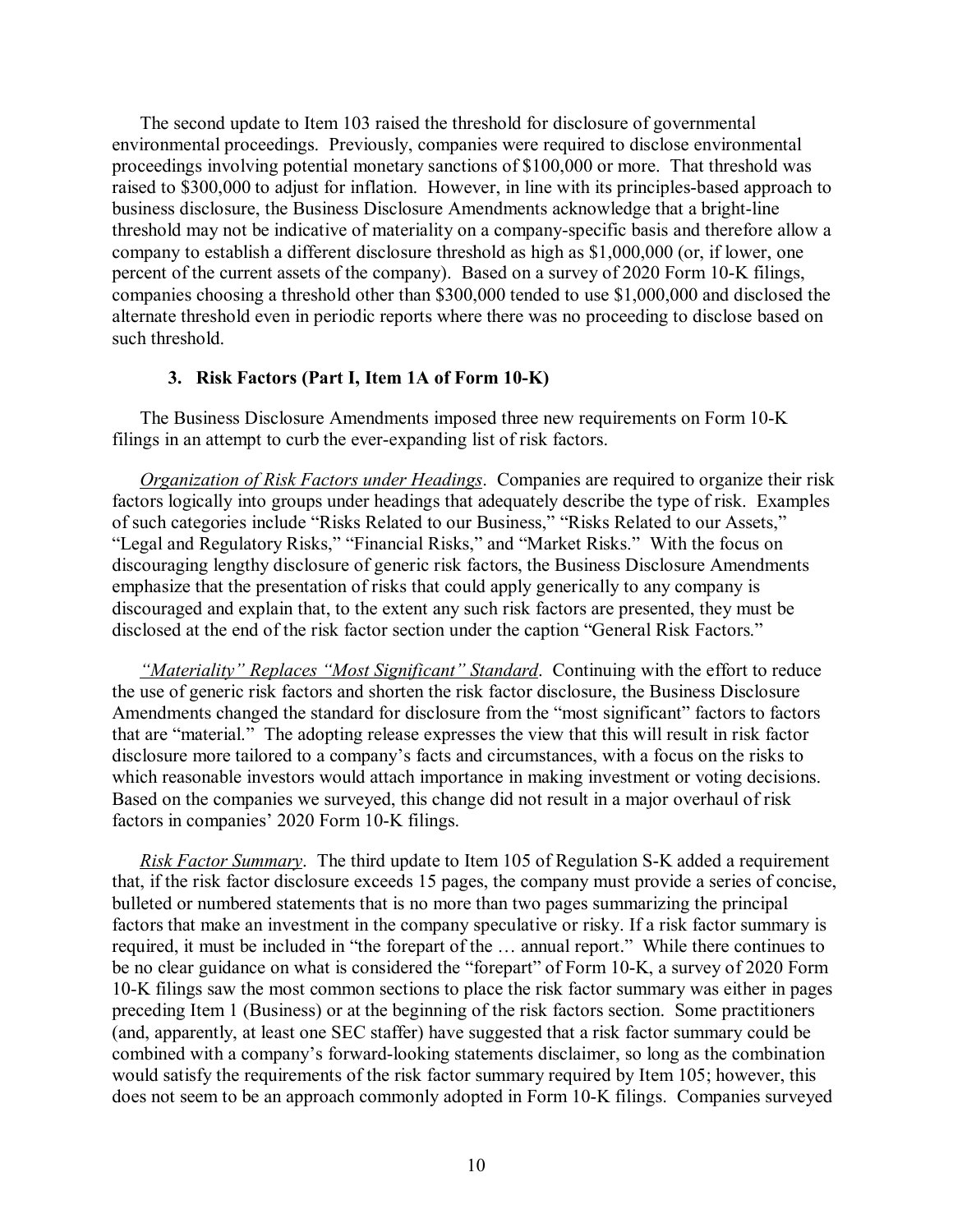who included a risk factor summary typically just listed the headings of various (but not all) risk factors in a bulleted list, grouped by the categories to match the actual risk factor section.

# <span id="page-10-0"></span>**II. Spotlight on Key Disclosure Topics**

# <span id="page-10-1"></span>**A. Human Capital Disclosure**

A main area of focus for 2020 Form 10-K filings was the new human capital disclosure requirement. As previously discussed, the Business Disclosure Amendments imposed a principles-based requirement in the "Business" section of Form 10-K to describe the company's "human capital resources . . . and any human capital measures or objectives that the [company] focuses on in managing the business." Prior to this amendment, Item 101(c) of Regulation S-K required the registrant to disclose only the number of persons employed by the registrant.

Consistent with the stated desire of the Commission under former Chair Jay Clayton to implement a more "principles-based" disclosure system, the new rules did not define "human capital" or elaborate on specific requirements for human capital disclosures beyond the few examples provided in the rule text. (As discussed in more detail below, this approach is in stark contrast to the approach current Chair Gary Gensler has suggested the SEC should take when it amends the human capital disclosure rules, expected later this year.)

To understand how companies have responded to the current disclosure requirements, we conducted a survey of the substance and format of human capital disclosures made by the S&P 500 and have summarized a few of our observations below. As is to be expected from principles-based rules, companies provided a wide variety of human capital disclosures, with no uniformity in their depth or breadth. For a more detailed summary of our findings from this survey, please see our prior client alert, "Discussing Human Capital."<sup>[7](#page-21-2)</sup>

# **1. Disclosure Topics**

<span id="page-10-2"></span>Based on our survey, we identified seven primary categories of human capital disclosure, which could be broken down further into 17 different disclosure topics.

a. *Workforce Composition and Demographics*. While Item 101(c) still only requires companies to include the number of persons employed, some companies provided other quantitative metrics relating to workforce composition, including the split of full-time and part-time employees or the number of seasonal and/or independent contractors and unionized employees. The most common type of disclosure topic across all seven categories was diversity, equity, and inclusion, with the depth of these disclosures ranging from generic statements expressing the company's support of diversity in the workforce to detailed examples of actions taken to support underrepresented groups and increase the diversity of the company's workforce. Some companies also included quantitative metrics on gender or racial representation, either for the entire workforce or for select levels of employees and/or the board of directors.

b. *Recruiting, Training, Succession*. The second most common disclosure topic was talent development. This typically consisted of a qualitative discussion regarding employee training, learning, and development opportunities. Companies generally discussed training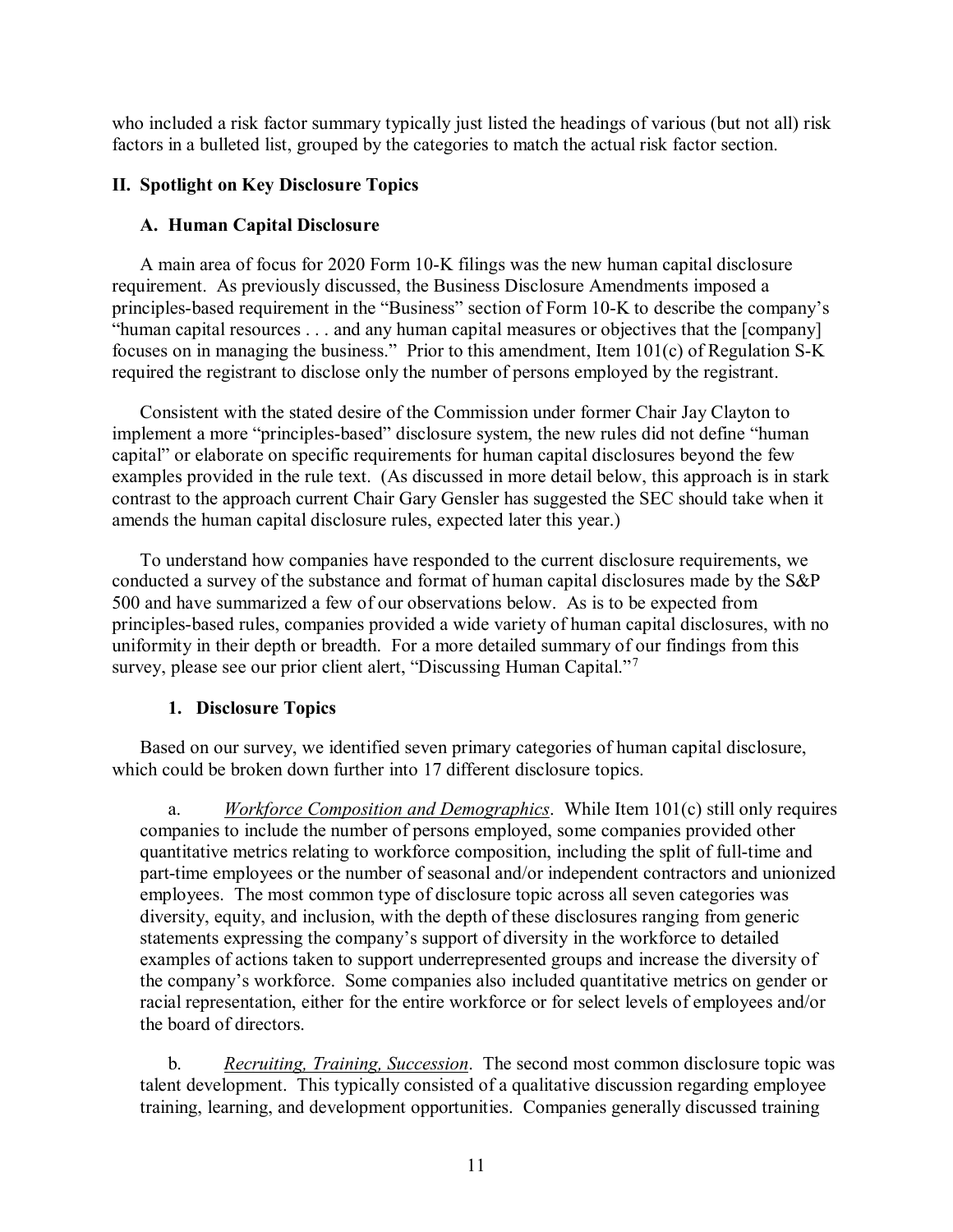programs such as in-person and online courses, leadership development programs, mentoring opportunities, tuition assistance, and conferences, and a minority also disclosed the number of hours employees spent on learning and development. In addition to talent development, a majority of companies surveyed also discussed efforts to recruit and retain talent, though quantitative metrics on retention, such as turnover rates, were not common. While a few companies included a discussion of succession planning, this was not a primary focus for most companies surveyed, which may be a function of succession being a focus area primarily for executives rather than the workforce more broadly.

c. *Employee Compensation*. Approximately two-thirds of companies surveyed included disclosure relating to employee compensation, generally providing a qualitative description of the compensation and benefits program offered to employees. Discussions around pay equity practices or quantitative measures of pay gaps based on gender or racial representation were rare.

d. *Health and Safety*. Health and safety was a common disclosure topic, with discussions primarily focused on the company's commitment to safety in the workplace and compliance with applicable regulatory and legal requirements. Only a few companies surveyed actually provided quantitative disclosures on workplace safety, such as historical and/or target incident or safety rates. About a quarter of companies surveyed also included a discussion on benefits provided to employees for mental or emotional health.

e. *Culture and Engagement*. Discussions on culture and engagement centered around either practices and initiatives undertaken to build and maintain culture or ways companies monitor culture and employee engagement. Company culture was often also discussed in the context of diversity-related initiatives to help foster an inclusive culture.

f. *COVID-19*. Information regarding COVID-19, particularly its impact on company policies and procedures or on employees generally, was included by a majority of companies surveyed. COVID-19-related topics ranged from work-from-home arrangements and safety protocols taken for employees who worked in person to additional benefits and compensation paid to employees as a result of the pandemic and contributions made to organizations supporting those affected by the pandemic.

g. *Human Capital Management Governance and Organizational Practices*. Only a minority of the companies surveyed discussed their human capital management governance and/or organizational practices (such as oversight by the board of directors or a committee and the organization of the human resources function).

# **2. Industry Trends**

<span id="page-11-0"></span>One of the main rationales underlying the adoption of principles-based—rather than prescriptive—requirements for human capital disclosures was that the relative significance of various human capital measures and objectives varies by industry. For example, industries with highly specialized workforces may focus more on talent development and retention, whereas industries such as manufacturing may include a more robust discussion on workplace safety or unionized employees. Please see our prior client alert, "Discussing Human Capital,"[8](#page-21-3) for a high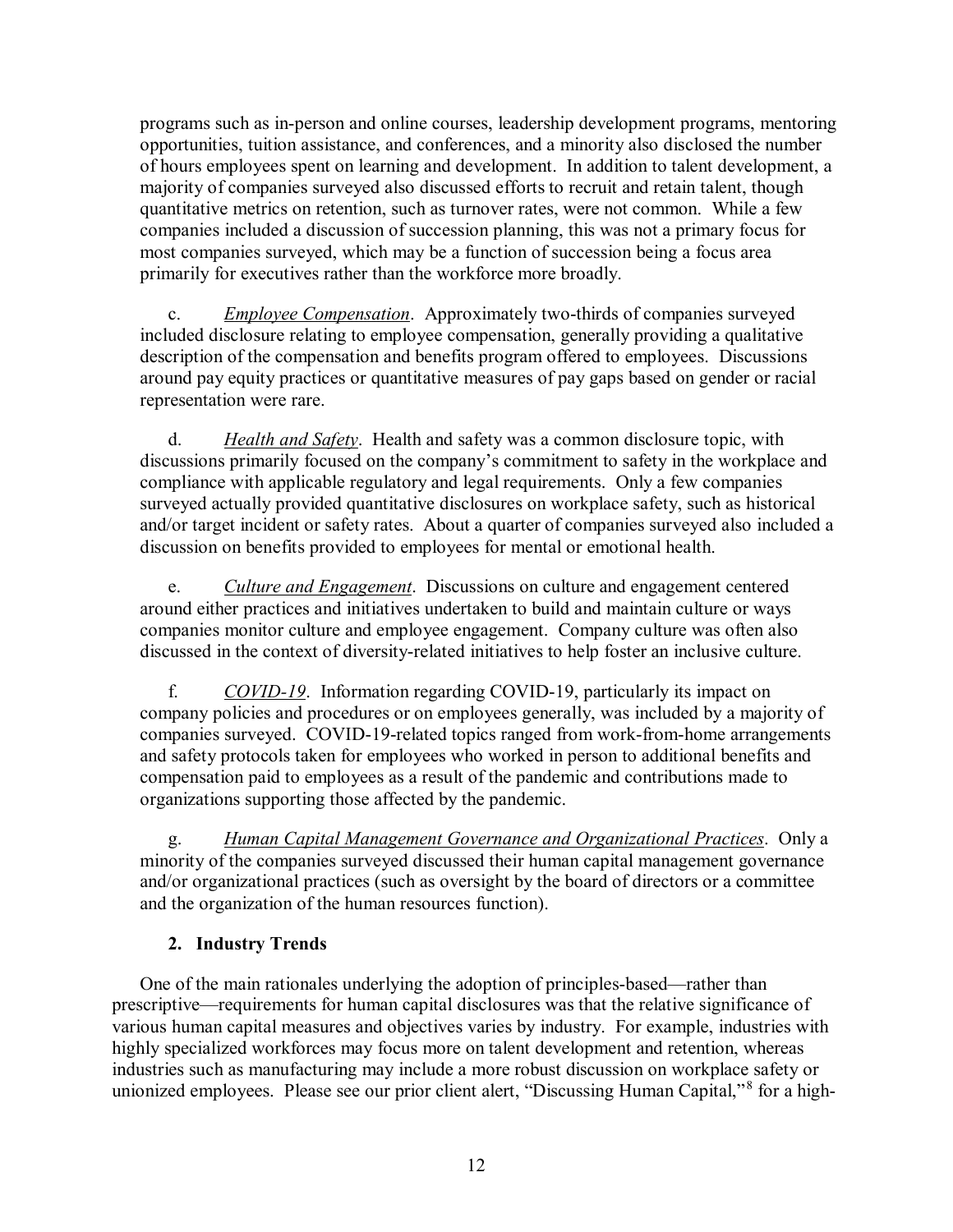level summary of the main disclosure topics for 17 different industries based on the companies we surveyed.

### **3. Disclosure Format**

<span id="page-12-0"></span>The format of human capital disclosures in companies' annual reports varied greatly. The length of the disclosure ranged from 10 to 2,180 words, with about 25% of companies surveyed including charts or graphics to illustrate statistical data. While the disclosure requirement specifically asks for a description of "any human capital measures or objectives that the registrant focuses on in managing the business," our survey revealed that approximately 25% of companies determined not to include any quantitative metrics in their disclosure beyond headcount numbers. Given the materiality threshold included in the requirement and the fact that it is focused on what is actually used to manage the business, this is not a surprising result. It was common to see companies identify important objectives they focus on, but omit quantitative metrics related to those objectives. For example, a large majority companies discussed their commitment to diversity, equity, and inclusion, but less than half of companies disclosed quantitative metrics regarding gender and racial diversity.

### **4. Human Capital Disclosure will Continue to Evolve**

<span id="page-12-1"></span>SEC staff comment letters addressing the new human capital requirements did not reveal additional guidance beyond what was included in the proposing and adopting releases. Comment letters were generally issued to companies whose disclosures about employees were limited to the bare-bones items companies have discussed historically, such as the number of persons employed and the quality of employee relations. From these companies, the Staff simply sought a more detailed discussion of the company's human capital resources, including any human capital measures or objectives upon which the company focuses in managing its business. Based on our review of the responses to those comment letters, we have not seen a company take the position that a discussion of human capital resources was immaterial and therefore unnecessary.

On August 18, 2020, SEC Chair Gensler tweeted: "Investors want to better understand one of the most critical assets of a company: its people. I've asked staff to propose recommendations for the Commission's consideration on human capital disclosure…. This could include a number of metrics, such as workforce turnover, skills and development training, compensation, benefits, workforce demographics including diversity, and health and safety." Until the SEC proposes and adopts new rules governing the disclosure of human capital management, however, we expect the wide variance in Form 10-K human capital disclosures to continue. See below under "ESG Disclosure—Considering ESG when Preparing Your Form 10-K" for a list of considerations when preparing human capital disclosure.

# <span id="page-12-2"></span>**B. ESG Disclosure**

The change in the administration last year and shift to a Democrat-controlled SEC, as well as increasing attention placed by institutional investors on ESG matters, have resulted in a growing push for companies to provide more disclosure in these areas. In addition to the previously adopted human capital disclosure requirement discussed above, the SEC is in the process of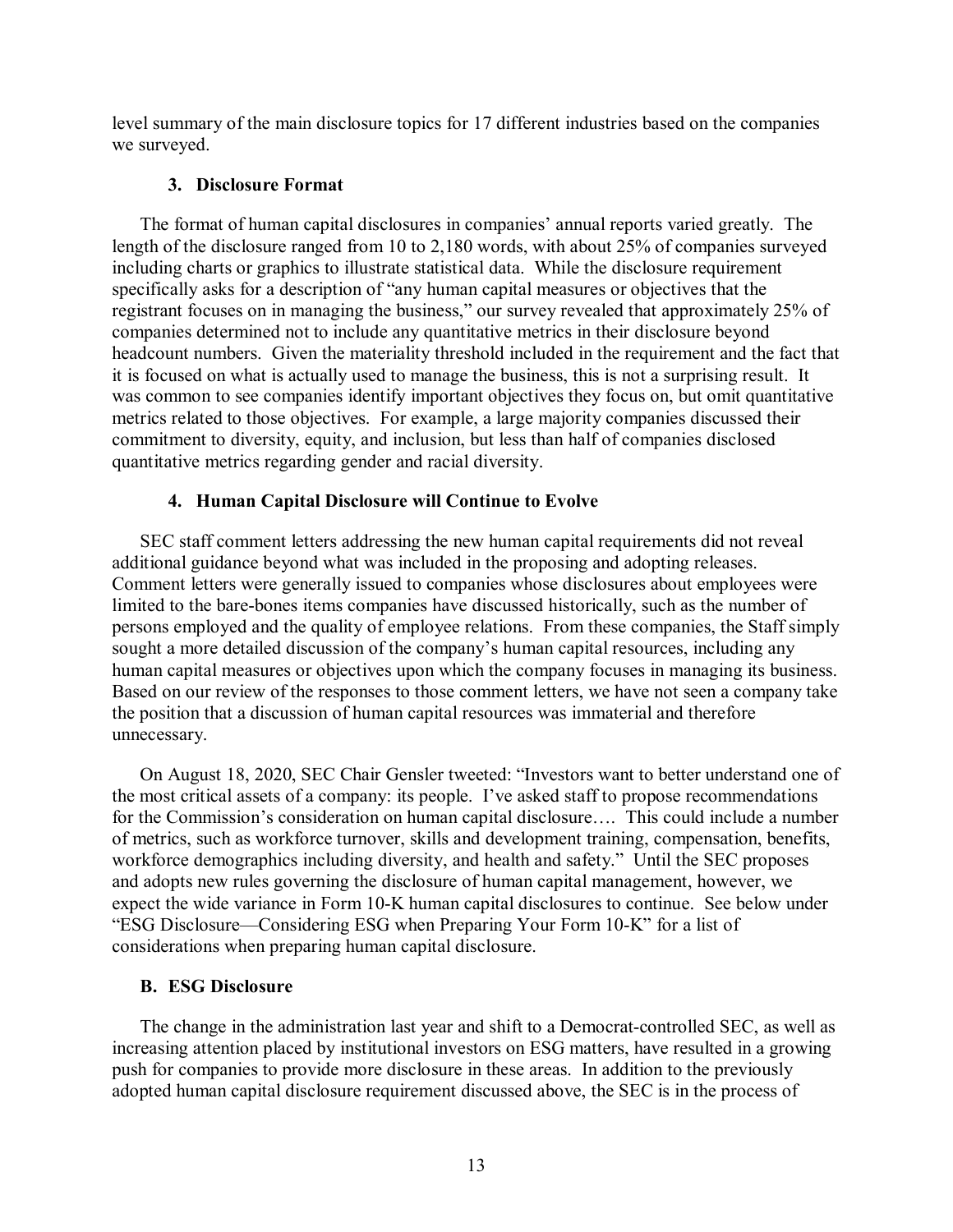proposing other ESG-specific disclosure requirements, including: "rule amendments to enhance registrant disclosures regarding issuers' climate-related risks and opportunities"; "rule amendments to enhance registrant disclosures regarding human capital management"; "rule amendments to enhance issuer disclosures regarding cybersecurity risk and related governance"; and "rule amendments to enhance registrant disclosures about the diversity of board members and nominees."[9](#page-21-4) While the timing for these rule proposals remains uncertain, it is expected that the SEC will propose the climate-related rules first (possibly in the first or second quarter of 2022), followed by the amended rules about human capital management and the rules about cybersecurity (possibly later in 2022). Meanwhile, as it continues to consider rulemaking internally, the SEC staff recently refocused companies' attention on climate related disclosure in a less formal manner.

### **1. SEC Staff Scrutiny of Climate Change Disclosures**

<span id="page-13-0"></span>In the fall of 2021, the SEC's Division of Corporation Finance issued a number of comment letters relating exclusively to climate-change disclosure issues. The letters were generally similar in nature (although not identical) and contained relatively generic comments drawing from topics and considerations raised in the SEC's 2010 guidance on climate change disclosure. In September 2021, the SEC acknowledged the comment letters and published a sample comment letter on its website.<sup>10</sup>

Companies should not view this initiative, or even the receipt of such a comment letter, as a mandate to include wide-ranging climate-related data and disclosures in future Form 10-K filings. However, the comments serve as a useful reminder that, as part of a company's disclosure controls and procedures, climate-related information should be carefully considered for possible inclusion in a company's periodic reports.

As noted in the SEC's 2010 guidance and reflected in the sample comment letter published by the SEC, some of the current rules may require a company to disclose of climate-related information in its Form 10-K. For example:

- It would be appropriate to discuss transition risks (i.e., policy and legal risks, technology risks, market risks, and reputation risks) in Item 1A (Risk Factors) to the extent they constitute material factors that make an investment in the company speculative or risky. See Item 105 of Regulation S-K. A discussion of transition risks can be found in the Task Force on Climate-related Financial Disclosures Guidance on Risk Management Integration and Disclosure. $11$
- It would be appropriate to discuss the following in Item 7 ( $MD&A$ ): the indirect consequences of climate-related regulation or business trends (including risks or opportunities); any material past and/or future capital expenditures for climate-related projects; any material increased compliance costs related to climate change; any material effects on the company's business, financial condition, and results of operations from the purchase or sale of carbon credits or offsets; any material expected effect on the company's business, financial condition, and results of operations from decreased demand for goods or services that produce significant greenhouse gas emissions or are related to carbon-based energy sources.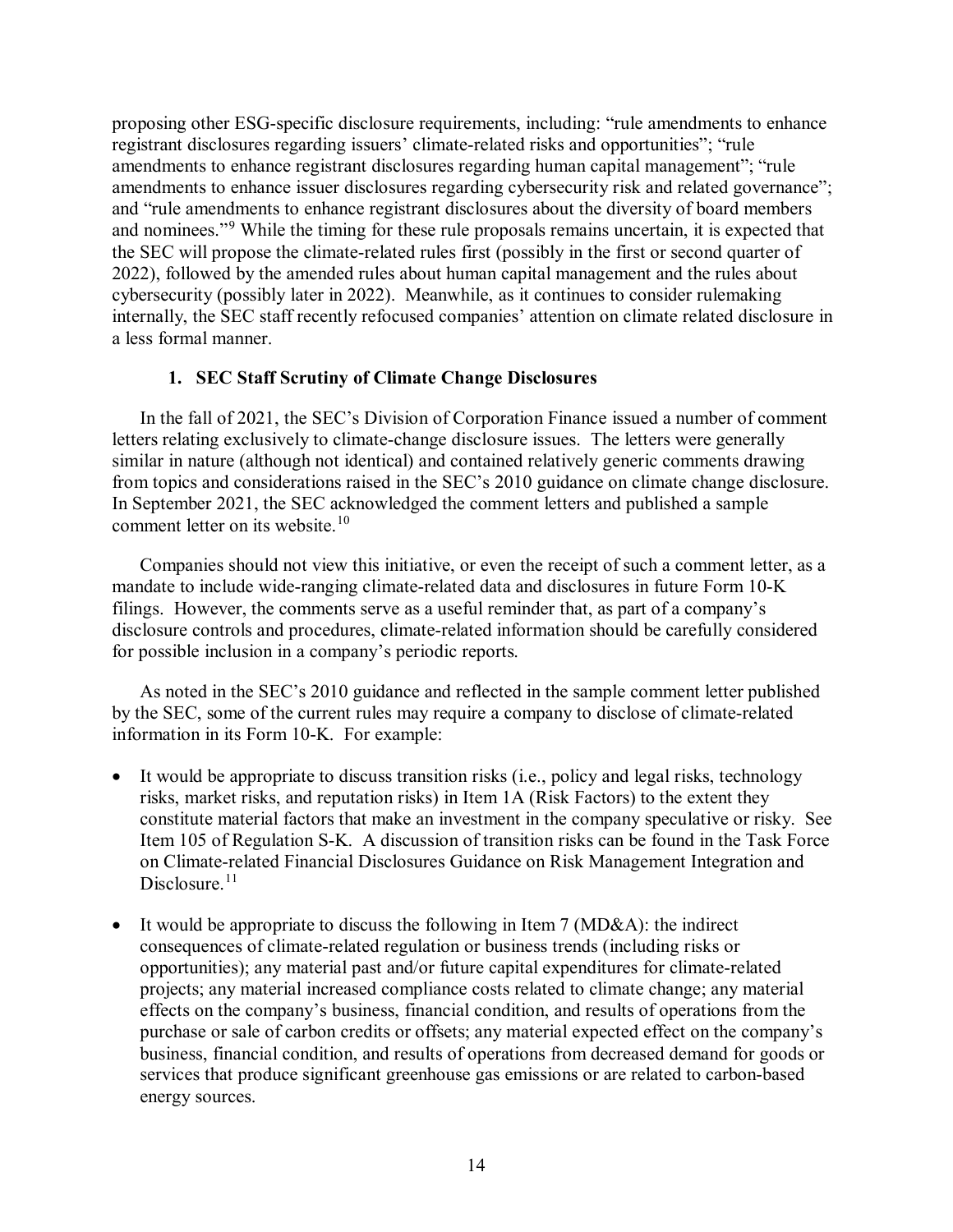### **2. Implications of ESG for Disclosure and Controls**

<span id="page-14-0"></span>To the extent the SEC ultimately requires disclosure of climate or other ESG information in periodic reports, this information will automatically become subject to companies' disclosure controls and procedures—including the quarterly "effectiveness" conclusion reached by management and disclosed in the Forms 10-Q and 10-K. Extending and adapting disclosure controls and procedures to the ESG context poses a couple of key challenges. One is the scope of what falls under the umbrella of "ESG." "ESG" has become the descriptor for a host of nonfinancial indicators (e.g., sustainability, climate change, human capital management, diversity, equity and inclusion, governance structure and composition) that many view as additional drivers for corporate performance and long-term sustainability. Not all of these ESG factors will be material from a securities law perspective for all companies, nor will all of them be considered meaningful or even relevant for every company and its stakeholders. However, once a company has determined what ESG factors are most relevant for it, the role of disclosure controls and procedures should be to help gather and review relevant information, and enable the company to make disclosure decisions, whether those decisions involve SEC reporting requirements, voluntary disclosure frameworks or simply publishing information the company believes investors and other stakeholders may find relevant.

A second key challenge is to think holistically about the relationship between ESG goals and disclosures, on the one hand, and a company's accounting practices and financial disclosures, on the other. If a company adopts certain ESG goals (e.g., a timeline for carbon neutrality), those may have implications for its accounting and financial statements. In addition, it may be necessary to bring new participants (who may be new to the realm of public reporting) into the disclosure process who are knowledgeable about the company's ESG issues.

### **3. Considering ESG when Preparing Your Form 10-K**

<span id="page-14-1"></span>As companies prepare for the upcoming Form 10-K, they should consider the following:

- Confirming (or reconfirming) that the company's disclosure controls and procedures support the statements made regarding ESG information, including human capital disclosures, so that they are reliable, consistent, and appropriately updated, and that there is a robust verification process in place. While many companies have historically provided ESG information in other contexts (e.g., sustainability reports, recruiting materials and company websites), given the potential additional liability attached to disclosures in SEC filings, to revise language around the disclosure of known trends and uncertainties, call for greater disclosure on factors affecting material changes, and revise or eliminate other disclosure requirements more rigorous controls to promote the reporting of accurate and complete information.
- Confirming (or reconfirming) that ESG disclosures included in the Form 10-K remain appropriate and relevant. In this regard, companies may want to compare their own disclosures against what their industry peers did this past year as well as against any internal reporting frameworks (such as ESG information that is regularly reported to senior management and the board or a committee).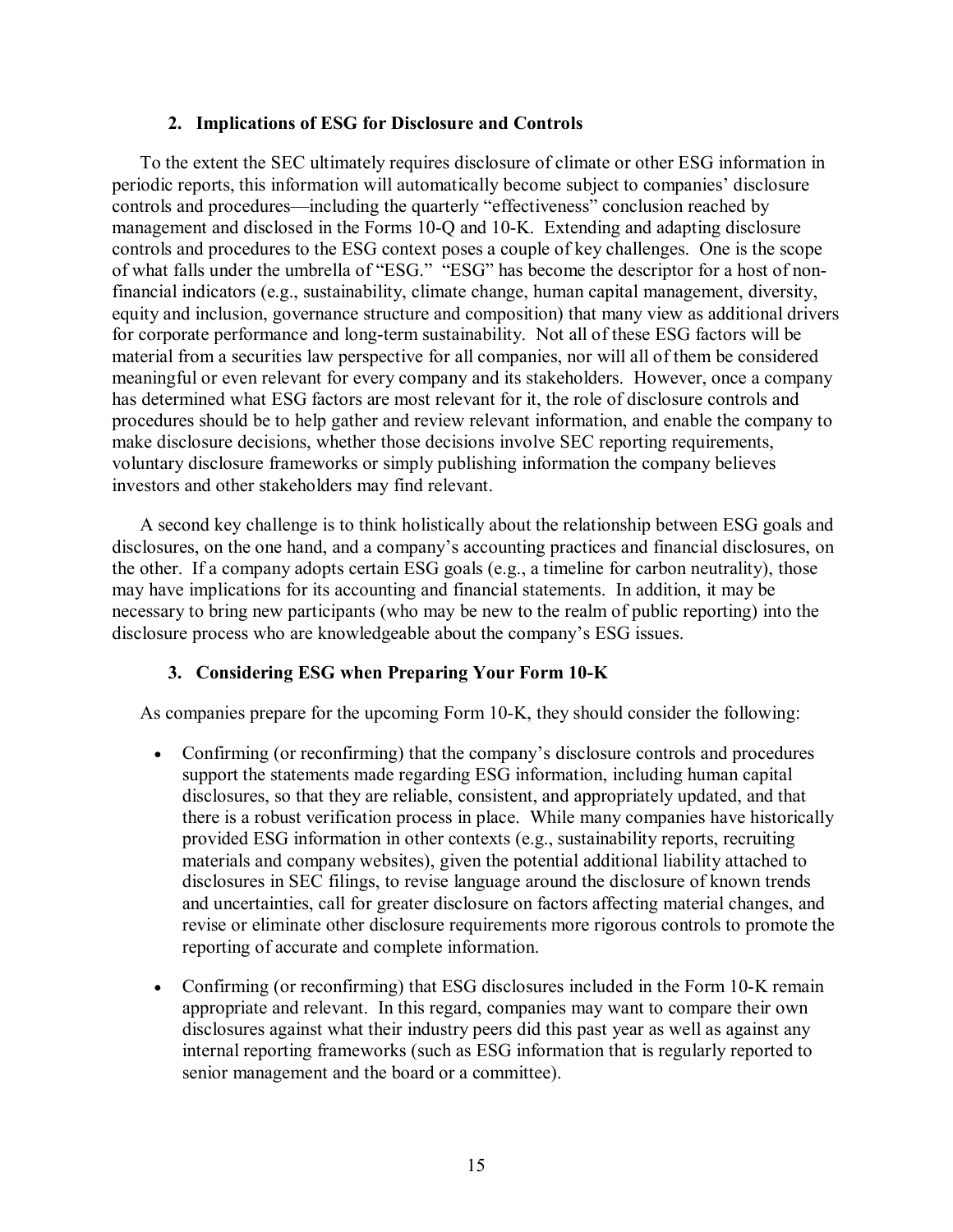- Setting expectations internally that ESG disclosures, and in particular human capital disclosure, will likely evolve. We expect companies will develop their disclosure over the course of the next couple of annual reports in response to peer practices, regulatory changes and investor expectations, as appropriate. The types of disclosures that are material to each company may also change in response to current events.
- Addressing in the upcoming disclosure the progress that management has made with respect to any significant ESG objectives it has disclosed as investors are likely to focus on year-over-year changes and the company's performance versus stated goals.
- To the extent a company discloses historical quantitative metrics related to ESG information, such as quantitative measures on employee composition or compensation, former Chair Clayton commented that he would expect companies to "maintain metric definitions constant from period to period or to disclose prominently any changes to the metrics."
- Promoting consistency across disclosures by being mindful of other ESG disclosures the company has already made and what the company has already said about its ESG achievements and objectives in other filings or voluntary statements in sustainability reports, investor outreach, recruiting materials or elsewhere.
- Addressing significant areas of focus highlighted in engagement meetings with investors and other stakeholders. In a 2021 survey, climate change was the number one focus for 85% of institutional investors surveyed when engaging with board, with human capital management and board composition closely behind (each, 64%).<sup>[12](#page-21-7)</sup>

### <span id="page-15-0"></span>**C. COVID-19 Disclosure Considerations**

With the COVID-19 pandemic still in full swing around the globe, companies continue to grapple with how to describe its effect on their business. Potential places in the Form 10-K where a discussion of COVID-19 may be appropriate include: Item 1 (Description of Business), including in sections regarding human capital management and government regulation; Item 1A (Risk Factors); Item 7 (Management's Discussion & Analysis), including in sections regarding known trends and uncertainties and capital resources and liquidity; Item 9A (Controls and Procedures); Item 8 (Notes to the Financial Statements), including with respect to significant estimates, going concern accounting, and impairments; and the disclaimer for forward-looking statements.<sup>[13](#page-21-8)</sup>

The guidance<sup>[14](#page-21-9)</sup> issued by the SEC at the beginning of the pandemic, including CF Disclosure [Guidance:](https://www.sec.gov/corpfin/coronavirus-covid-19) Topic No. 9 (published March 25, 2020) and [CF Disclosure Guidance: Topic No. 9A](https://www.sec.gov/corpfin/covid-19-disclosure-considerations) (published June 23, 2020), continues to provide relevant instruction about appropriate disclosures. With nearly two years of experience dealing with the pandemic under their belts, companies should consider revisiting that earlier guidance and see how it applies to their current situations. It is likely that many disclosures about uncertainties that may have been appropriate in the first half of 2020 are no longer appropriate given the insight and information gained during the past two years. In addition, companies should be mindful of the impacts of COVID-19 on the industry in which they operate, as certain industries may continue to be dealing with ongoing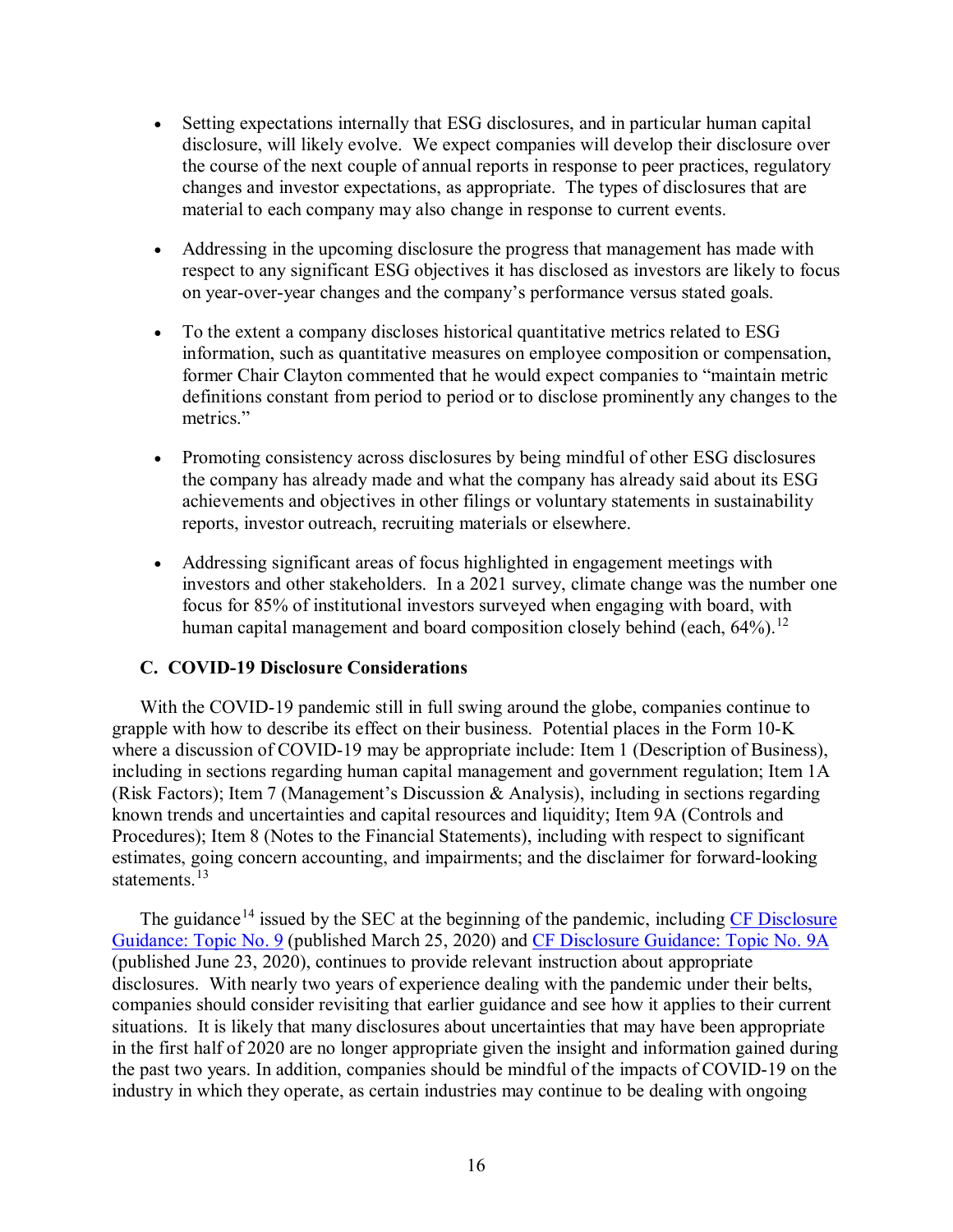challenges, while other industries have been able to recover from the initial effects of the pandemic.

### **1. Specific Areas of Focus**

<span id="page-16-0"></span>Companies should consider revisiting their discussions of COVID-19 in risk factors to make sure that risks associated with the pandemic are not described using hypothetical language when those risks have actually presented themselves.

Companies should also consider taking a close look at MD&A—both the company's current MD&A disclosure and the rules applicable to MD&A—to make sure that trends and uncertainties related to COVID-19 are described in a way that is clear and accurate and allows investors to see the company's business through the eyes of management.

Specific topics companies should consider taking into account when considering disclosures for their upcoming Form 10-K include: the impact of vaccine mandates (especially for government contractors); the impact of changing work models (e.g., the shift to more remote work); the impact of ongoing facility closures and the general shift away from physical interaction in certain areas; and the impact of the stress the pandemic has put on employees and their health and safety.

### **2. Use of Non-GAAP Financial Measures Related to COVID-19**

<span id="page-16-1"></span>As a reminder, care must be taken if a company decides to make non-GAAP adjustments to reflect the impact of the pandemic. Backing costs related to COVID-19 out of operating results would only be appropriate when those costs are directly attributable to the pandemic and clearly calculable and separable (for example, costs that were incremental to operations/charges before the pandemic.) Examples of potentially appropriate adjustment items might include: temporary premiums paid to employees; deep cleaning and disinfecting costs; contract termination fees or penalties; and certain insurance recoveries.

Adding to the complexity normally associated with the presentation of non-GAAP financial measures, as we move into the second full year of the pandemic, companies are grappling with questions of whether certain pandemic-related impacts can appropriately be considered nonrecurring. For example, companies that have historically adjusted results to remove deep cleaning and disinfecting costs must consider which of those costs are incremental costs due to COVID-19 (i.e., costs that will likely subside as the pandemic does) versus permanent costs (i.e., costs that the company should expect to incur indefinitely).

In addition, to the extent a company decides to present non-GAAP financial measures related to the pandemic, the company should consider highlighting why management finds the measure or metric useful and how it helps investors.

### <span id="page-16-2"></span>**D. Supply Chain Disruptions / Labor Shortages / Inflation**

In addition to the evolving impact of COVID-19, companies have been impacted by other global and economic events during the past year that may require updated disclosure in their 2021 Form 10-K. For example, global supply chain issues have resulted in a variety of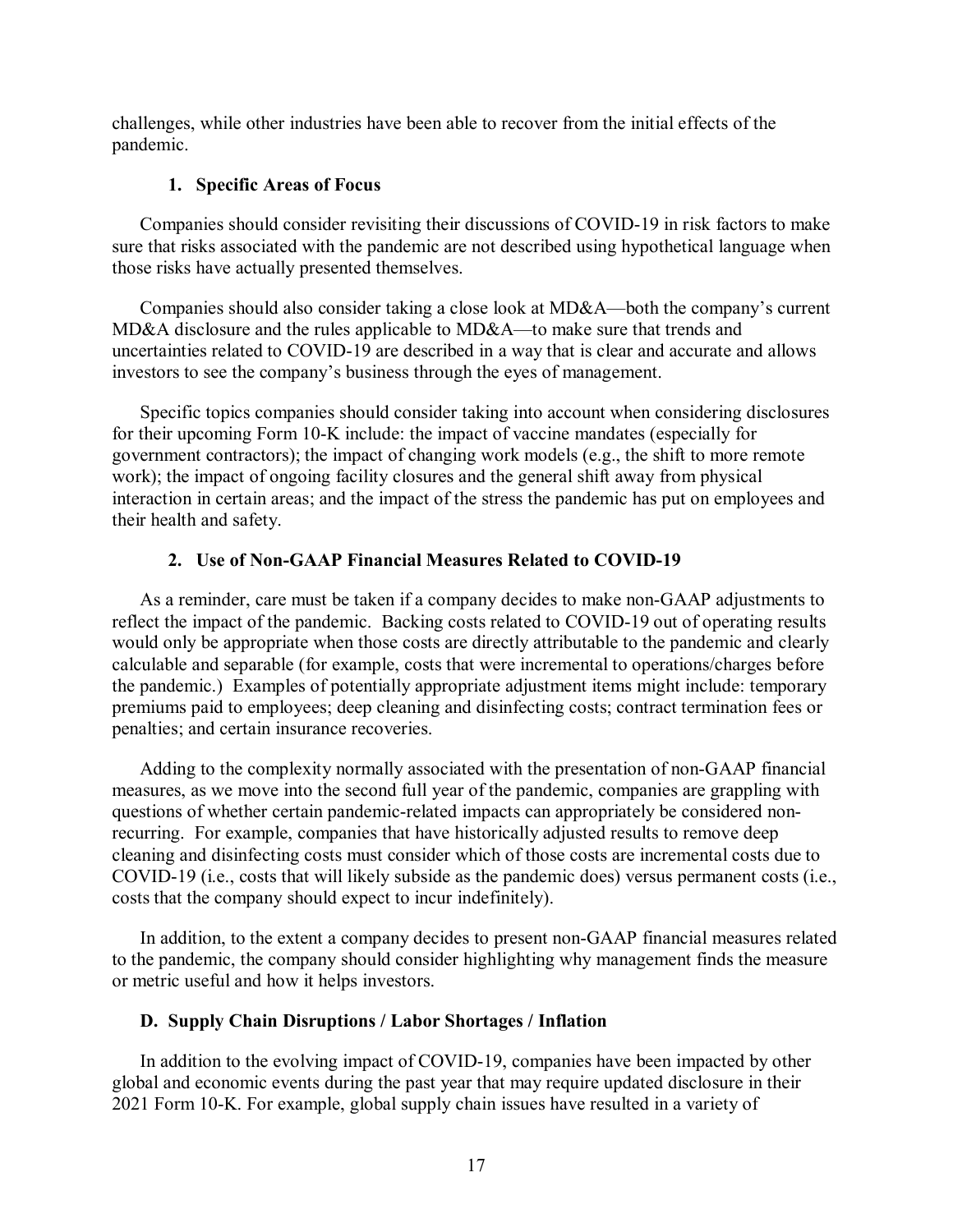disruptions for manufacturers, retailers, and various other types of companies—from the ability to source and obtain raw materials to delays in shipping and the availability of end user products. Ongoing labor shortages have created challenges for companies across industries, including the manufacturing and transportation industries, further exacerbating supply chain disruptions. As a result of these disruptions, many companies have experienced increased costs, inventory shortages, and temporary shutdowns. In addition to supply chain disruptions and labor shortages, we are seeing increased inflation in the costs of various goods and services. Depending on the extent of the past or expected future impact of these developments and events, it may be appropriate to mention these in one or more of the following places of the Form 10-K: Forward-Looking Disclaimer, Business, Risk Factors, MD&A, and, in limited circumstances, Quantitative and Qualitative Disclosures About Market Risk.

### <span id="page-17-0"></span>**E. Cybersecurity**

Disclosure around cybersecurity risks and incidents is a continuing focus for the SEC, especially in light of the increasing amount of cyberattacks experienced by public companies this past year. A recent enforcement action by the SEC against Pearson plc, a U.K. educational publisher, is a good reminder for companies to review and assess their cyber disclosure every year.

In August 2021, the SEC announced a settled enforcement action against Pearson plc for inadequate disclosure of a cyber intrusion. According to the settlement, following a cyberattack, which the SEC deemed to be material, Pearson failed to revise its periodic cybersecurity risk disclosure to reflect that it had experienced a material data breach. Pearson also misstated the significance of the breach by minimizing the scope of the incident and overstating the strength of the company's security measures in a subsequent media statement. The settlement, in which Pearson agreed to pay a \$1 million penalty, is the latest indication of the SEC's continuing focus on cyber disclosures as an enforcement priority and an important signal to public companies that, particularly in the face of increasing cyberattacks, accurate public disclosure about cyber events and data privacy is critical.

The Pearson settlement demonstrates the importance of carefully assessing the materiality of a cyberattack. Here, the SEC determined that the data breach was material based on, among other things, the company's business and its user base, the nature and volume of the data exfiltrated, and the importance of data security to the company's reputation, as reflected in the company's existing risk disclosures. However, the order does not assert that there was any adverse impact on Pearson's business as a result of the incident. In fact, Pearson's subsequent filings on Form 20-F expressly stated that prior attacks "have not resulted in any material damage" to the business. Consulting with counsel in making materiality assessments can help mitigate the risk of the government second-guessing materiality judgments in hindsight. For more information, see our client alert titled "SEC Settlement Reflects Increasing SEC Focus on Cyber Disclosures."[15](#page-21-10)

This is the second enforcement case in which the SEC has found that a company's disclosures regarding a cybersecurity incident reflected inadequate disclosure controls and procedures. Cases like this reiterate that the SEC is intensely focused on cybersecurity disclosure issues, that public companies should be mindful of SEC disclosure considerations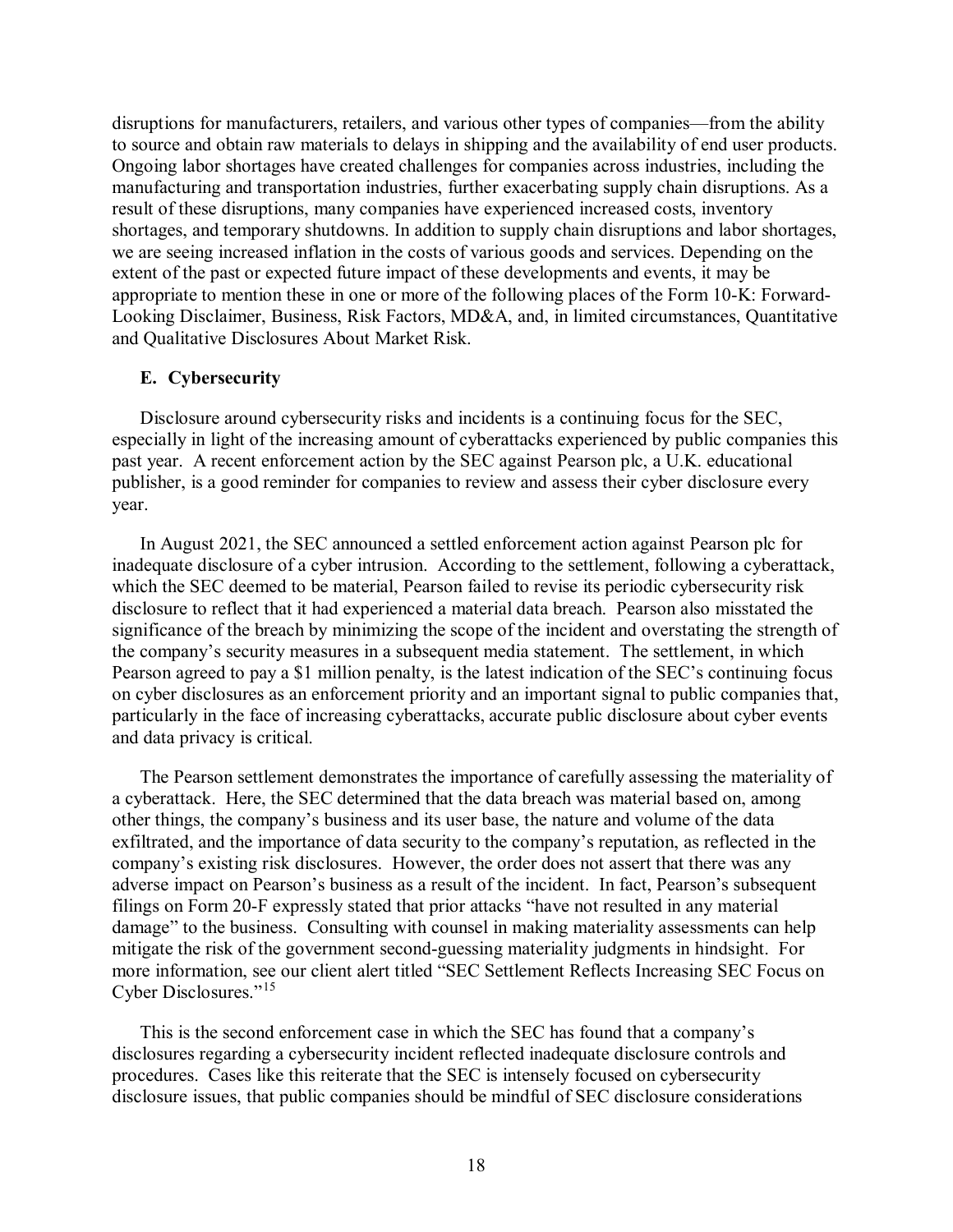when responding to or publicly commenting on a cybersecurity issue, and that companies should consider analyzing whether their disclosure controls and procedures appropriately support their cybersecurity response plans.

It is also worth noting that the SEC Enforcement Division recently took an expansive look into cyber disclosures with a sweep related to how companies responded to the widely reported SolarWinds breach, where foreign hackers believed to be tied to Russia used SolarWinds' software to breach numerous companies and government agencies. The SEC asked companies it believed were impacted to voluntarily furnish information about the attack, and offered immunity, under certain conditions, for potential disclosure failings.

Although SEC interpretive guidance on cybersecurity disclosures was just issued in 2018, as previously noted, the SEC intends to undertake additional cybersecurity rulemaking in the coming year.

### <span id="page-18-0"></span>**III.Other Considerations and Reminders**

### <span id="page-18-1"></span>**A. Technical Changes to Form 10-K: Item 9C and Auditor Tagging Requirements**

New Item 9C was recently added to Form 10-K to address a rule adopted by the PCAOB in September 2021.<sup>[16](#page-21-11)</sup> The PCAOB rule implements the Holding Foreign Companies Accountable Act ("HFCAA"). Item 9C covers the disclosure and submission requirements of the HFCAA. These new disclosure requirements generally only impact "Commission-Identified Issuers," or registrants that have retained a registered public accounting firm to issue an audit report where that registered public accounting firm has a branch or office that is located in a foreign jurisdiction, and the PCAOB has determined that it is unable to inspect or investigate completely because of a position taken by an authority in the foreign jurisdiction. Currently, the only foreign jurisdictions relevant to this new rule are China and Hong Kong. Companies in doubt should confirm with their registered public accounting firm that they will not be impacted by the HFCAA requirements.

As part of the SEC's final rule<sup>[17](#page-21-12)</sup> implementing the disclosure and submission requirements covered by Item 9C, all companies that file financial statements using Inline XBRL will now be required to tag three additional data elements: (i) the name of the auditor providing an opinion related to the financial statements presented in the company's annual report, (ii) the location where the auditor's report has been issued, and (iii) the PCAOB ID Number of the auditor providing the opinion. The new tagging requirements are applicable to any annual report filed for a period ended after December 15, 2021. The adopting release leaves placement of the underlying XBRL tags within the annual report up to the company, and the EDGAR Filer Manual<sup>[18](#page-21-13)</sup> has been revised to state that the new data elements should be tagged "where they normally appear, adjacent to the auditors' opinion." While a standard approach has not yet been established, early discussions with audit firms suggest one approach is to have the underlying tags for the auditor's name and location applied to the information in the audit report and disclose the PCAOB ID Number (and place the underlying tag) on the index to the financial statements preceding the audit report. Companies should confer with their auditor on whether the audit firm has a preferred approach.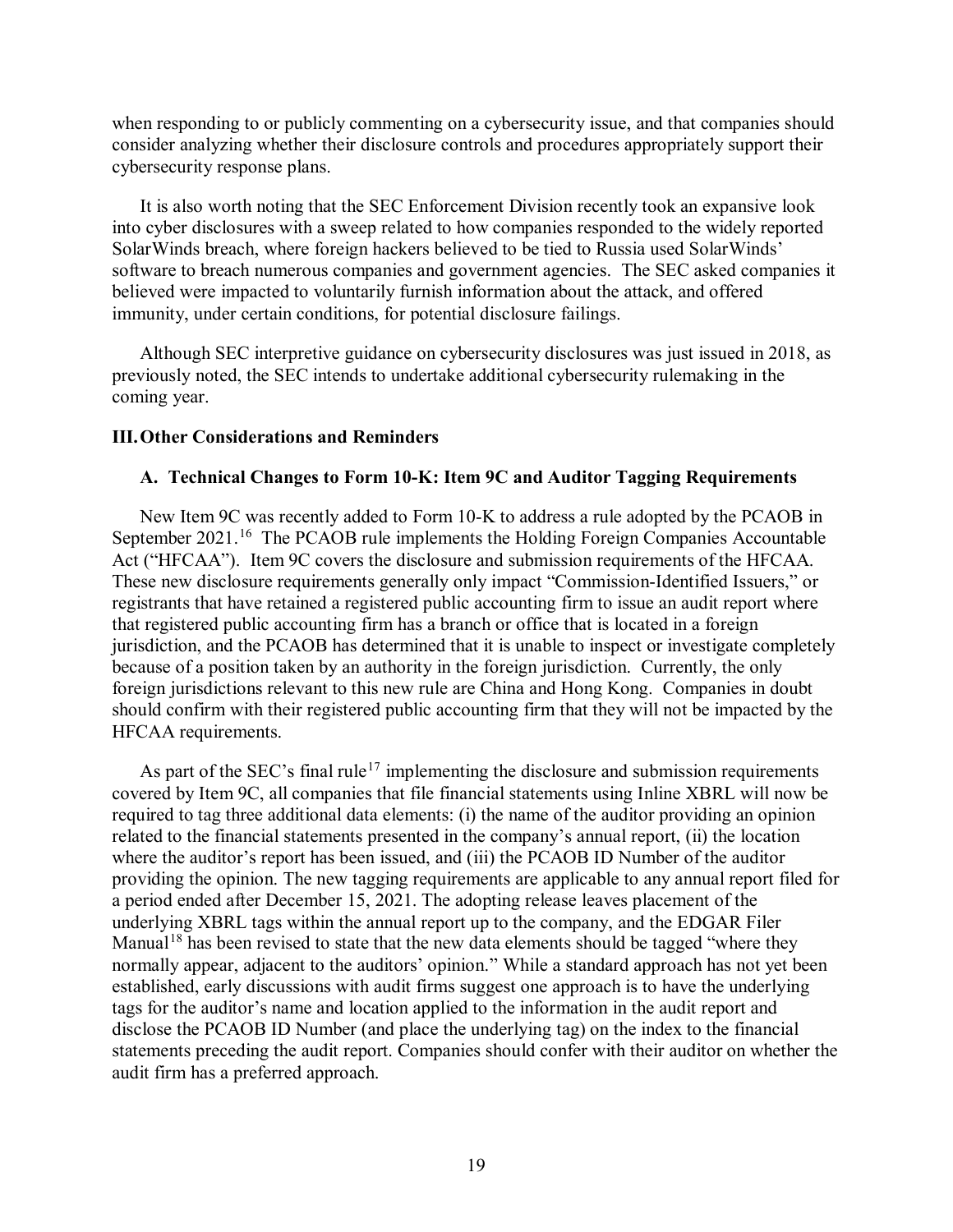#### <span id="page-19-0"></span>**B. Disclosure Considerations for LIBOR Transition**

In December 2021, the SEC staff issued a statement to market participants on key considerations related to the forthcoming LIBOR transition.[19](#page-21-14) The statement included a reminder for public companies of their public disclosure requirements, noting that it is important for companies to "keep investors informed about their progress toward LIBOR risk identification and mitigation and the anticipated impact on the company, if material." Accordingly, companies with material exposure to LIBOR are encouraged to disclose any steps planned or taken to assess this exposure and mitigate any material risks or impacts of LIBOR transition and provide investors, when material, quantitative metrics that give context to the company's transition efforts and related risks. The staff reminded companies to consider providing "detailed and specific disclosure, rather than general statements about the progress of the company's transition efforts to date." Where disclosure on LIBOR transition is provided in response to more than one disclosure requirement within the Form 10-K, companies are encouraged to cross-reference or otherwise summarize the information in such a way to give investors a complete and clear view of the company's plan for the discontinuation of LIBOR and its impact on the company. The staff noted that disclosure on LIBOR transition is expected to evolve over time as transition efforts and the broader market and regulatory response continue to evolve.

#### <span id="page-19-1"></span>**C. Nasdaq Diversity Disclosure Rule**

On August 6, 2021, the SEC approved a new listing rules submitted by The Nasdaq Stock Market LLC ("Nasdaq") to advance board diversity through a "comply or disclose" framework and enhance transparency of board diversity statistics.<sup>[20](#page-21-15)</sup> In addition to requirements to include at least two diverse directors on their board, certain Nasdaq-listed companies will now be required to annually disclose aggregated statistical information about the board's voluntary self-identified gender and racial characteristics and LGBTQ+ status for the current year and (after the first year of disclosure) the prior year and explain, if applicable, why they do not have at least two diverse directors, including one who self-identifies as female and one who self-identifies as either an "underrepresented minority" or LGBTQ+. For a company listed on Nasdaq prior to August 6, 2021, it must provide the initial board disclosure by August 8, 2022 or the date that the company files its 2022 proxy statement, whichever is later. If a company files its 2022 proxy before August 8, 2022 and does not include the required disclosure, then the company has until August 8, 2022 to provide the matrix in its Form 10-K or on its website. A more detailed summary of these new requirements is included in our client alert, "SEC Approves New Nasdaq Board Diversity Rules."<sup>[21](#page-21-16)</sup>

#### <span id="page-19-2"></span>**D. Proposed Changes to "Glossy" Annual Reports**

In November 2021, the SEC proposed amendments to update technical filing requirements under the EDGAR system. One of those proposed amendments is to mandate the electronic submission in PDF format of the "glossy" annual report to security holders. If the proposed amendments are adopted, EDGAR would serve as a repository for PDF copies of the glossy annual reports, whether or not registrants also post the reports on their corporate websites.

If adopted, the amendments would supersede the staff guidance provided in 2016 stating that the SEC would not object if registrants post their "glossy" annual reports to security holders on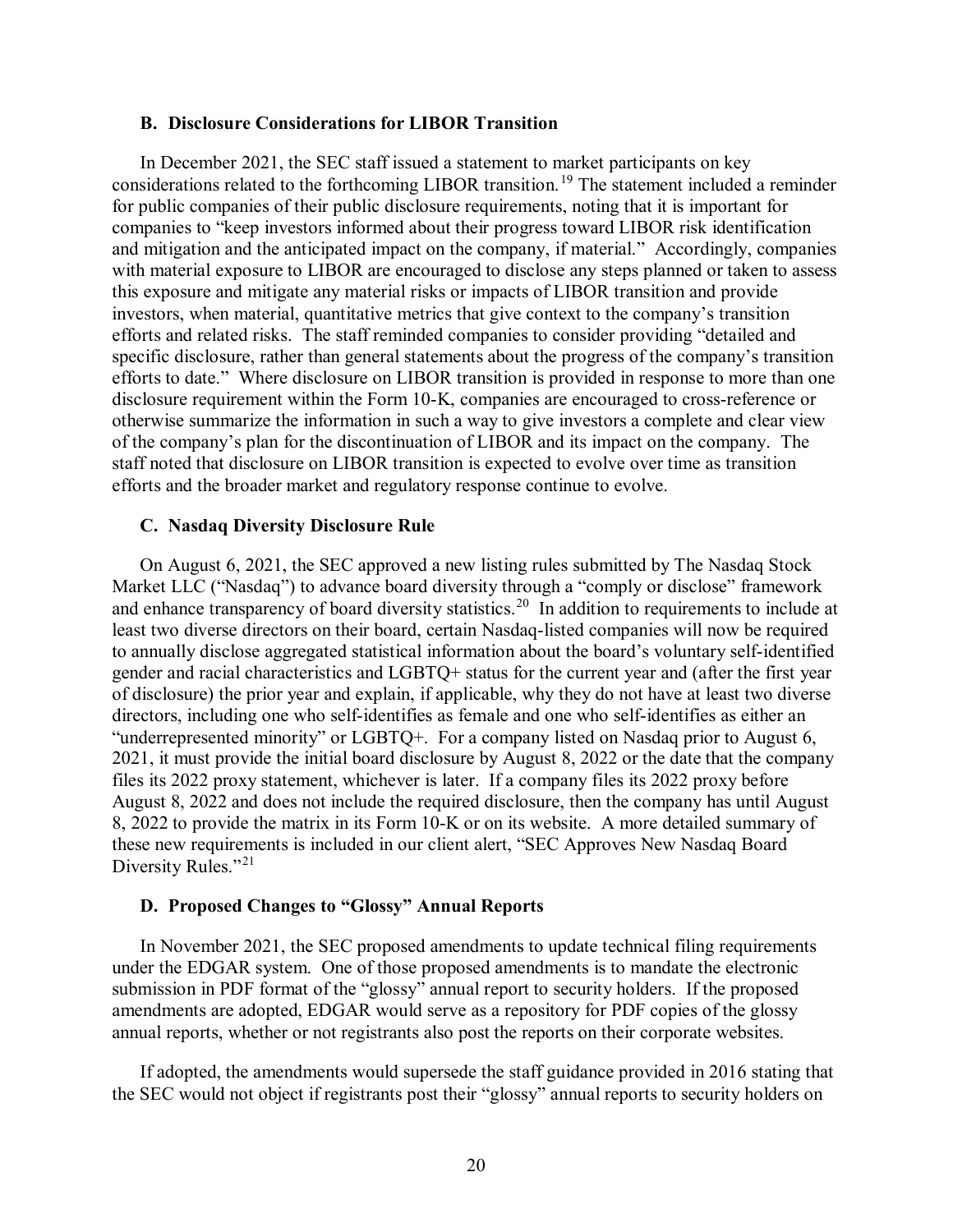their corporate websites for at least one year in lieu of furnishing paper copies to the SEC. As discussed in the proposed rule, creating an archive of electronic PDF copies of the "glossy" annual reports to security holders would provide long-term access to these reports in a centralized database available to the public.

One technical concern with submitting "glossy" annual reports through EDGAR is file size limitations. The "glossy" annual reports are larger files that typical EDGAR filings. In the proposed rule, the SEC notes that electronic submission in PDF format of the "glossy" annual report should capture the graphics, styles of presentation, and prominence of disclosures (including text size, placement, color, and offset, as applicable) contained in the reports. Accordingly, should the SEC adopt the proposed rule, filers may need to be mindful of the file size of their "glossy" annual report and do "test runs" in advance to make sure that EDGAR is able to handle the file size or if the PDF can be compressed.

Gibson Dunn's lawyers are available to assist with any questions you may have regarding these issues. To learn more about these issues, please contact the Gibson Dunn lawyer with whom you usually work in the [Securities Regulation and Corporate](https://www.gibsondunn.com/practice/securities-regulation-and-corporate-governance/)  [Governance](https://www.gibsondunn.com/practice/securities-regulation-and-corporate-governance/) and Capital Markets practice groups, or any of the following practice leaders and members:

#### **Securities Regulation and Corporate Governance Group:**

[Elizabeth Ising](https://www.gibsondunn.com/lawyer/ising-elizabeth-a/) – Washington, D.C. (+1 202-955-8287, [eising@gibsondunn.com\)](mailto:eising@gibsondunn.com) [James J. Moloney](https://www.gibsondunn.com/lawyer/moloney-james/) – Orange County, CA (+1 949-451-4343, [jmoloney@gibsondunn.com\)](mailto:jmoloney@gibsondunn.com) [Lori Zyskowski](https://www.gibsondunn.com/lawyer/zyskowski-lori/) – New York (+1 212-351-2309, [lzyskowski@gibsondunn.com\)](mailto:lzyskowski@gibsondunn.com) [Brian J. Lane](https://www.gibsondunn.com/lawyer/lane-brian-j/) – Washington, D.C. (+1 202-887-3646, [blane@gibsondunn.com\)](mailto:blane@gibsondunn.com) [Ronald O. Mueller](https://www.gibsondunn.com/lawyer/mueller-ronald-o/) – Washington, D.C. (+1 202-955-8671, mueller@gibsondunn.com) [Thomas J. Kim](https://www.gibsondunn.com/lawyer/kim-thomas-j/) – Washington, D.C. (+1 202-887-3550, [tkim@gibsondunn.com\)](mailto:tkim@gibsondunn.com) Mike Titera – Orange County, CA (+1 949-451-4365, [mtitera@gibsondunn.com\)](mailto:mtitera@gibsondunn.com) [Aaron Briggs](https://www.gibsondunn.com/lawyer/briggs-aaron-k/) – San Francisco, CA (+1 415-393-8297, [abriggs@gibsondunn.com\)](mailto:abriggs@gibsondunn.com) [Julia Lapitskaya](https://www.gibsondunn.com/lawyer/lapitskaya-julia/) – New York, NY (+1 212-351-2354, [jlapitskaya@gibsondunn.com\)](mailto:jlapitskaya@gibsondunn.com)

#### **Capital Markets Group:**

 $\overline{a}$ 

[Andrew L. Fabens](https://www.gibsondunn.com/lawyer/fabens-andrew-l/) – New York (+1 212-351-4034, [afabens@gibsondunn.com\)](mailto:afabens@gibsondunn.com) [Hillary H. Holmes](https://www.gibsondunn.com/lawyer/holmes-hillary-h/) – Houston (+1 346-718-6602, [hholmes@gibsondunn.com\)](mailto:hholmes@gibsondunn.com) [Stewart L. McDowell](https://www.gibsondunn.com/lawyer/mcdowell-stewart/) – San Francisco (+1 415-393-8322, smcdowell@gibsondunn.com) [Peter W. Wardle](https://www.gibsondunn.com/lawyer/wardle-peter/) – Los Angeles (+1 213-229-7242, [pwardle@gibsondunn.com\)](mailto:pwardle@gibsondunn.com)

The following Gibson Dunn attorneys assisted in preparing this client update: MikeTitera, Justine Robinson, Andrew Fabens, Hillary Holmes, Elizabeth Ising, Thomas Kim, David Korvin, Ron Mueller, Jim Moloney, and Victor Twu.

<span id="page-20-0"></span><sup>&</sup>lt;sup>1</sup> See "SEC Adopts Amendments to Modernize and Enhance Management's Discussion and Analysis and other Financial Disclosures" (November 19, 2020), *available at* [https://www.sec.gov/news/press-release/2020-290.](https://www.sec.gov/news/press-release/2020-290)

<span id="page-20-1"></span><sup>2</sup> *See* Management's Discussion and Analysis, Selected Financial Data, and Supplementary Financial Information, Release No. 33-10890 (November 19, 2020), *available at* [https://www.sec.gov/rules/final/2020/33-10890.pdf.](https://www.sec.gov/rules/final/2020/33-10890.pdf)

<span id="page-20-2"></span><sup>3</sup> *Available at* [https://www.securitiesregulationmonitor.com/Lists/Posts/Post.aspx?ID=432.](https://www.securitiesregulationmonitor.com/Lists/Posts/Post.aspx?ID=432)

<span id="page-20-3"></span><sup>4</sup> *Available* a[t https://www.sec.gov/files/form10-k.pdf.](https://www.sec.gov/files/form10-k.pdf)